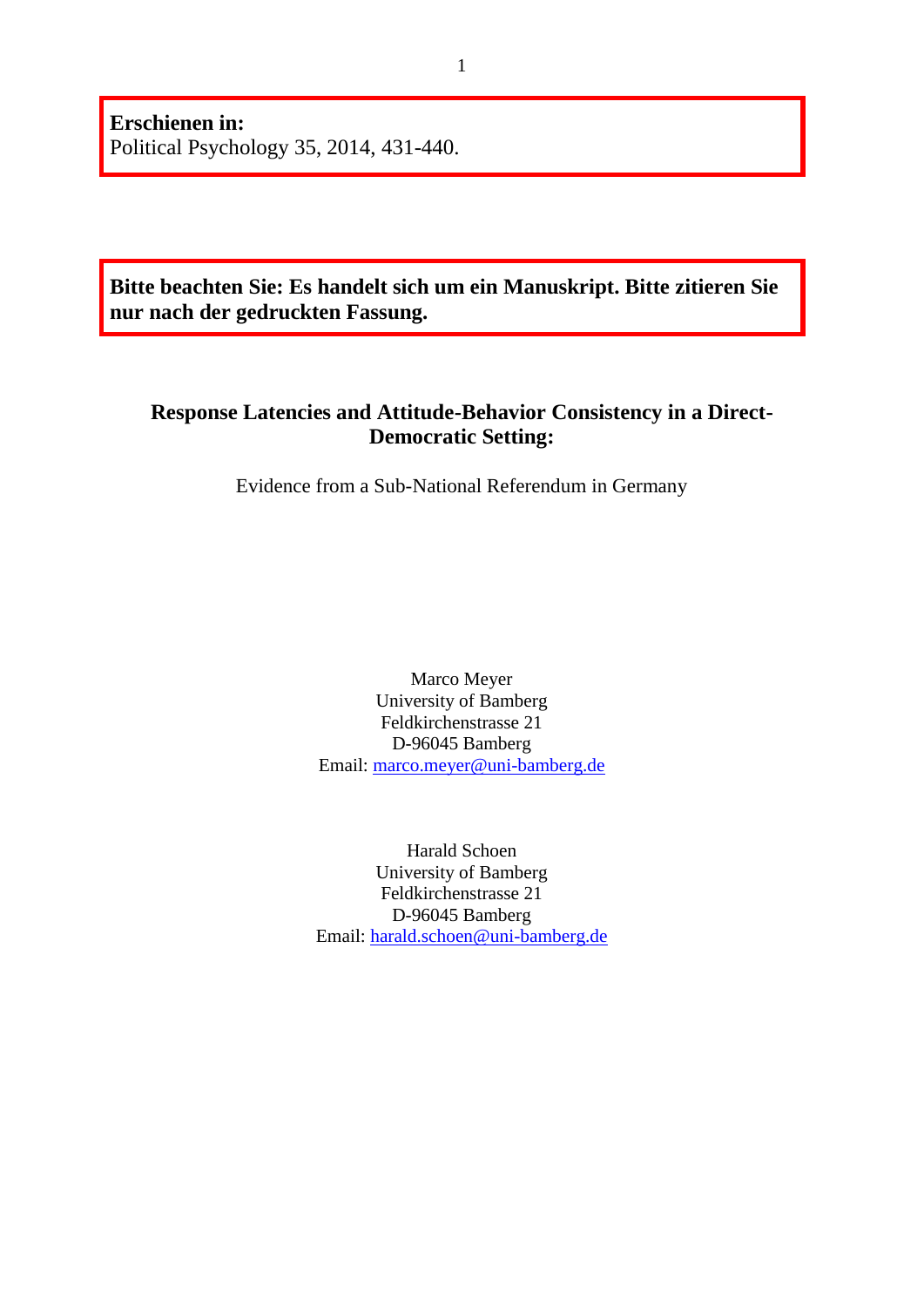#### **Abstract**

This paper addresses the role of response latencies in affecting the attitude-behavior consistency in a German sub-national referendum. As voters faced a comparatively easy choice in this referendum, it puts the hypothesis concerning the role of attitude accessibility in increasing attitude-behavior consistency to a particularly hard test. Utilizing data from a twowave panel survey, the analysis examines the effect of response latencies on the attitudebehavior consistency concerning participation and vote choice. The evidence confirms hypotheses derived from attitude-consistency theory only in a limited number of cases. The institutional setting and the nature of choice thus appear to make a difference. Moreover, substantive findings depend partially upon the procedure to measure response latencies. Accordingly, sensitivity tests should be employed by default. Irrespective of operationalitzation, response latencies play a crucial role when it comes to respondents who answered that they would 'perhaps' participate. Whereas a quickly uttered 'perhaps' was indicative of a rather low likelihood of participation, a slowly given 'perhaps' indicated a considerably high probability.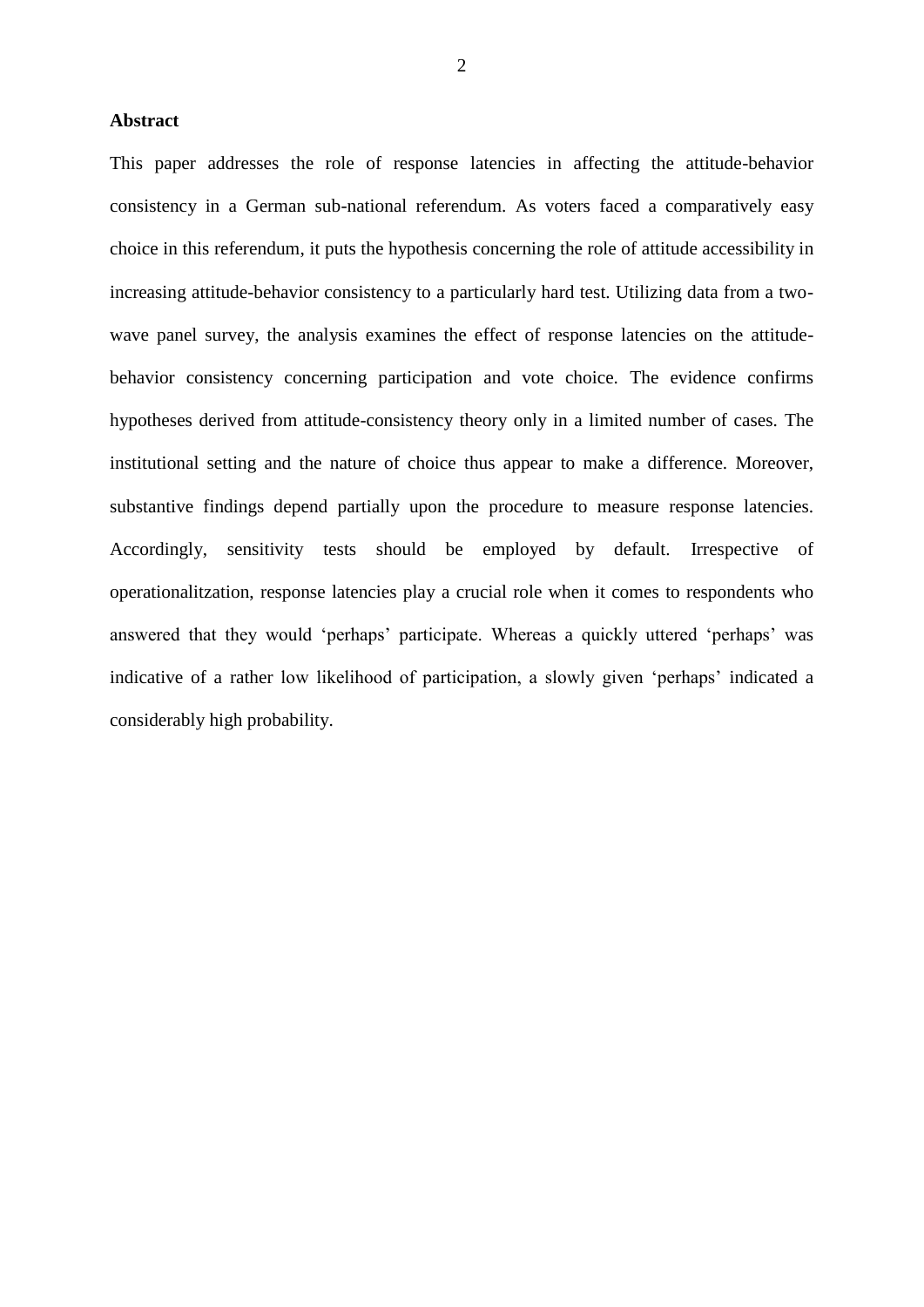## **1 Introduction<sup>1</sup>**

1

Following Fazio et al.'s (1982) suggestion, response latencies have become some kind of standard instrument to measure attitude accessibility in survey research. Attitude accessibility is defined as the extent to which the evaluation of an attitude object is automatically retrieved from memory when the respective object is encountered (see Shiffrin/Dumais 1981: 117). The stronger an attitude object is associated with a respective evaluation, the more accessible the attitude is and the faster it will be uttered by a respondent when faced with a question concerning this object (Fazio 1995: 248). By the same token, persons lacking available evaluations, i.e. holding 'non-attitudes' (Converse 1970), have to construct evaluations 'on the spot' (Fazio 1989: 156), which requires more cognitive effort and thus takes longer than automatic retrieval (Fazio et al. 1986). $<sup>2</sup>$ </sup>

What is more, high attitude accessibility is assumed to increase attitude-behavior consistency (Fazio 1986). Given a highly accessible attitude, the voter will perceive the respective object, due to automatic activation, selectively in line with the evaluation and her behavior will highly conform to her (quickly uttered) attitude. Persons lacking an attitude cannot rely on a 'default' attitude but have to form an evaluation from the information they receive. Given the situational nature of this process, a lower attitude-behavior consistency is anticipated (Fazio 1986: 211).

While initially primarily applied in social-psychology (see e.g. Fazio 1995 for an overview), this notion has also been adopted in research on political attitudes and political behavior (Fazio/Williams 1986; Bassili 1993, 1995a, 1995b; Huckfeldt et al. 1998, 1999; Burdein et al. 2006; Grant et al. 2009; Faas/Mayerl 2010; Petersen et al. 2011). Prior research on political

<sup>&</sup>lt;sup>1</sup> We would like to thank the reviewers and the editor of this journal for their helpful comments and suggestions.

<sup>&</sup>lt;sup>2</sup> Response latencies might also be conceived of as indicators of the mode of information processing in dualprocess models (Mayerl 2009: 275). In this vein, short latencies are indicative of high accessibility whereas long latencies could indicate either a lack of accessibility in the spontaneous mode or deliberative information processing. As this paper deals with questions that hardly elicit deliberative processing, we disregard this kind of processing and focus on the spontaneous mode.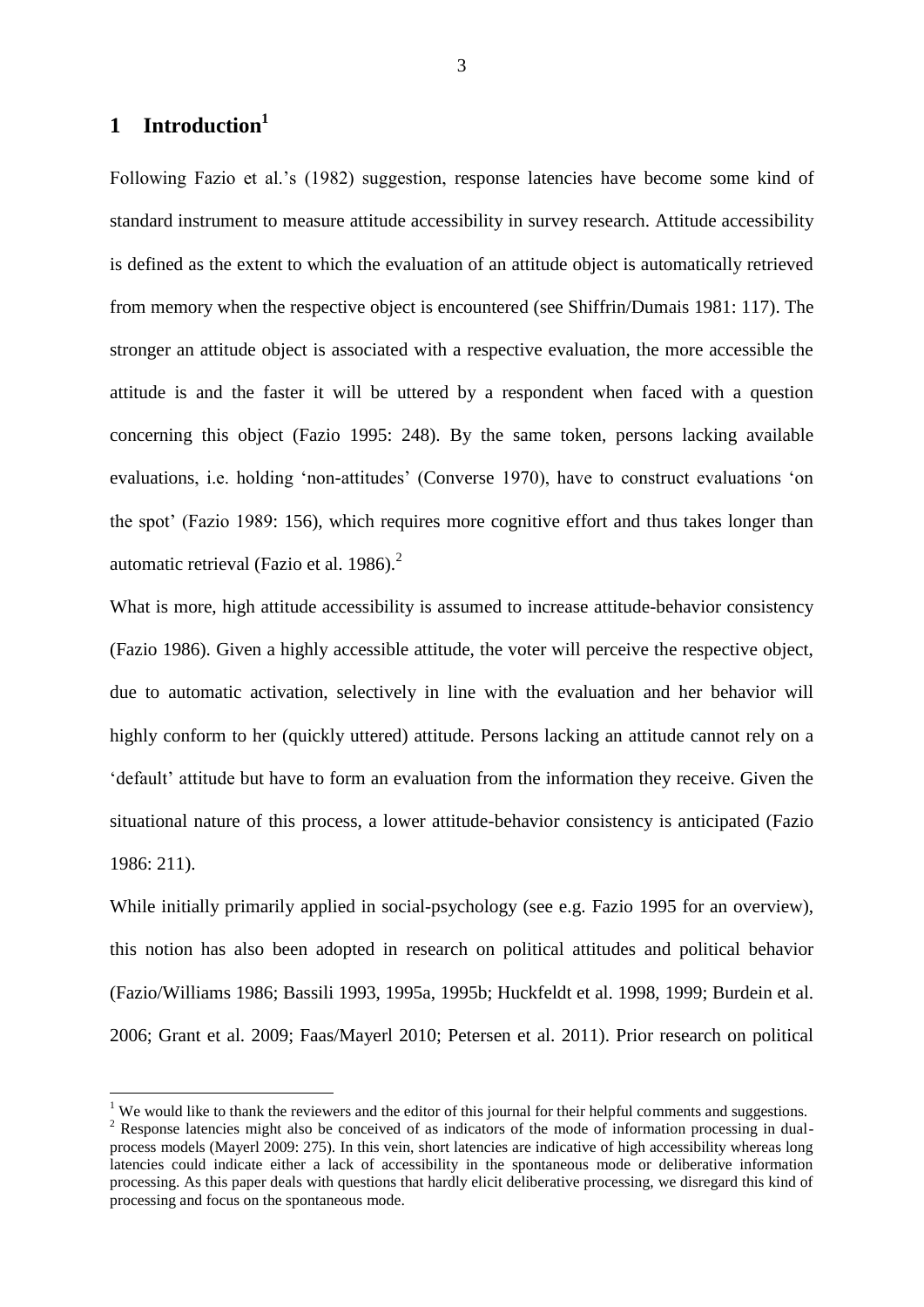topics is heavily focused on the U.S. and Canada as well as it is limited to voting behavior in parliamentary elections, however. If findings on parliamentary elections applied to other forms of political behavior, including direct-democratic action, this focus would imply no severe limitation. This assumption cannot be taken for granted, however, because voting in parliamentary elections differs in theoretically relevant respects from other forms of political participation. In particular, in referendums, voters do not have to choose from a number of parties but are typically asked to vote 'yes' or 'no'. To be sure, some referendums address complicated and technical issues and, thus, voters face a difficult choice. But referendum choices can be comparatively easy when they address down-to-earth issues over which voters hold well-founded and highly accessible preferences from daily life.

The sub-national referendum on non-smoking measures on pubs and restaurants in Bavaria is a case in point as vote choice was heavily affected by smoker status: roughly 80 percent of smokers voted against a stricter anti-smoking policy, whereas some 80 percent of nonsmokers approved of the proposal (Schoen 2010; Schoen et al. 2011). Given this easy choice, making a decision arguably required less cognitive effort than vote choice in parliamentary elections. In terms of attitude-behavior consistency theory, voters could rely on smoking status that served as some kind of stable predisposition. As a result, voters might hardly differ in attitude accessibility and attitude accessibility, in turn, might be less effective in increasing the attitude-behavior consistency. Put differently, this kind of easy referendum puts the hypothesis concerning the role of attitude accessibility in increasing attitude-behavior consistency to a particularly hard test. When it comes to participation in the referendum, however, this referendum does not differ from other referendums or elections in a theoretically meaningful way. In theoretical terms, hardly accessible attitudes should be more sensitive to situational, e.g., campaign, cues, whereas highly accessible intentions for turnout should be rather stable between the attitude mention and ultimate turnout. In sum, we expect attitude accessibility to play a considerable role in increasing attitude-behavior consistency for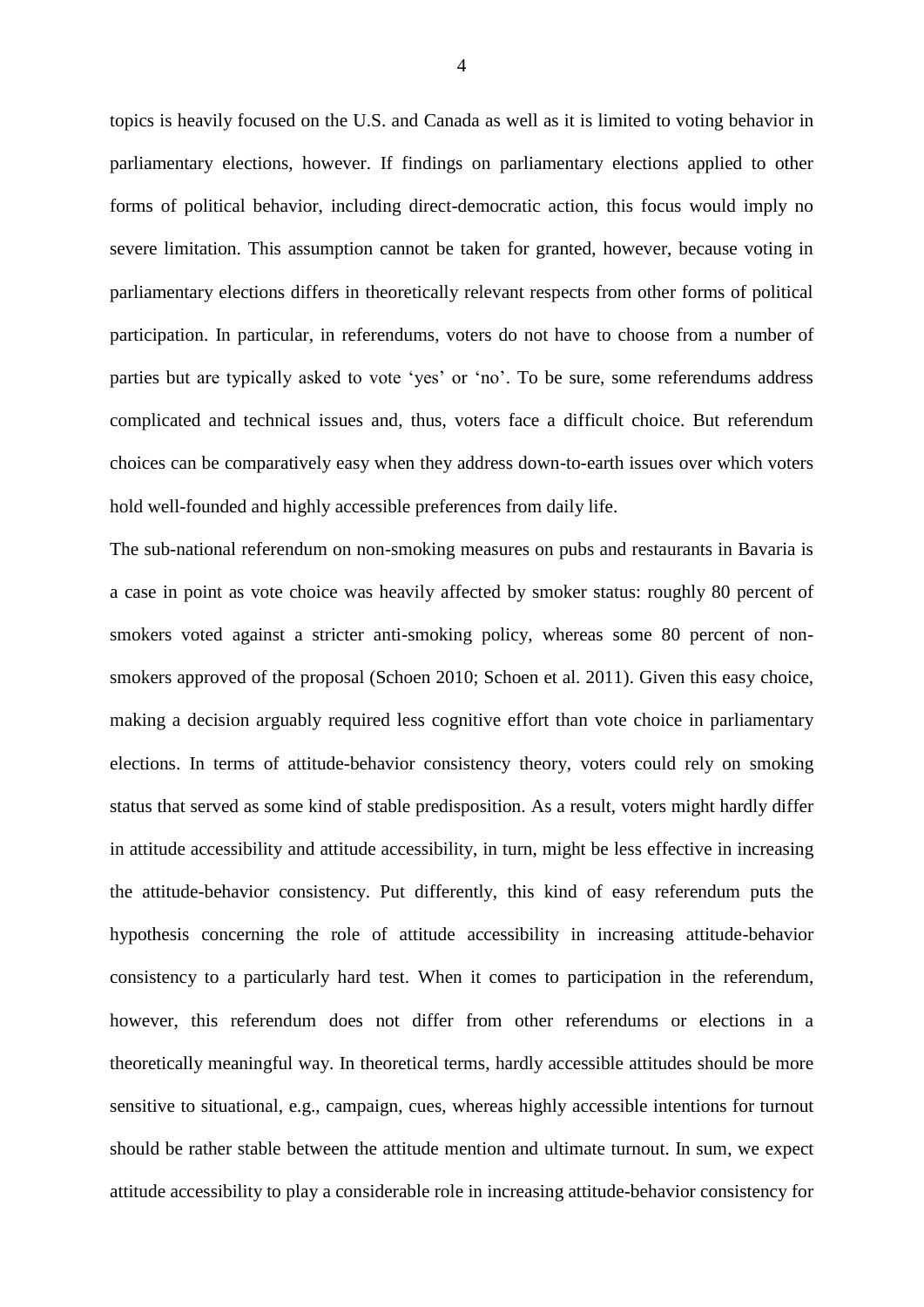the turnout intention, but weaker or even none for vote choice.

In examining these hypotheses, we additionally explore whether details in the measurement of attitude accessibility by response latencies make a difference in substantive results. It is warranted to address this methodological issue since prior research utilized diverse operationalizations (see Mayerl/Urban 2008 for an overview) but did not test substantive consequences of methodological choices.

The remainder of this paper is organized as follows. The next section outlines the data and methods, with a special emphasis on the measurement of response latencies. Utilizing data from a rolling cross-section survey, the hypotheses are then tested. Only in some respects, the evidence supports the expectation that attitude accessibility increases the predictive power of intentions on actual behavior. At the same time, whether this hypothesis is borne out by the evidence partially depends on the seemingly irrelevant details in the measurement of attitude accessibility. The paper concludes by summing up key findings and discussing implications.

## **2 Data and measures**

<u>.</u>

To test our hypotheses, we rely on data from a panel survey conducted before and after the referendum on non-smoking policy in Bavaria.<sup>3</sup> In the pre-referendum wave (25 May – 3 July 2010), 4,000 respondents were interviewed using CATI; in the post-referendum wave (5 July  $-19$  July 2010), 2,000 respondents were re-interviewed.<sup>4</sup>

<sup>&</sup>lt;sup>3</sup> The data were gathered using a random-digit-dialed sample drawn from the voting-eligible population of Bavaria. The pre-referendum wave yielded a response rate of 22.6 percent, the post-referendum wave a response rate of 60.9 percent (AAPOR standard RR5). The sample resembles the target population quite closely in terms of gender, and age, but deviates from the target population in terms of education, with highly educated persons being overrepresented. To address this issue, redressement weights were applied. While actual turnout was 37.7 percent, in the pre-referendum wave almost 70 percent of the respondents responded they would 'probably' or 'definitely' participate in the referendum, and in the post-referendum survey more than 70 percent reported to have participated. In the referendum, 61 percent of the voters cast a 'yes' vote. In the pre-referendum survey, some 68 percent of the respondents intended to cast a 'yes' vote, in the post-referendum wave, 60 percent of the respondents reported to have voted for the initiative. In sum, the survey differed from the target population considerably in terms of turnout, while it reflected the actual distribution of votes quite closely.

<sup>&</sup>lt;sup>4</sup> Panel attrition raises the issue of selective attrition and biased results. Additional analyses (available from the authors upon request) demonstrate, however, that in our analysis panelists differ only slightly from non-panelists in terms of political involvement and response latencies so that substantive results are not affected by panel attrition.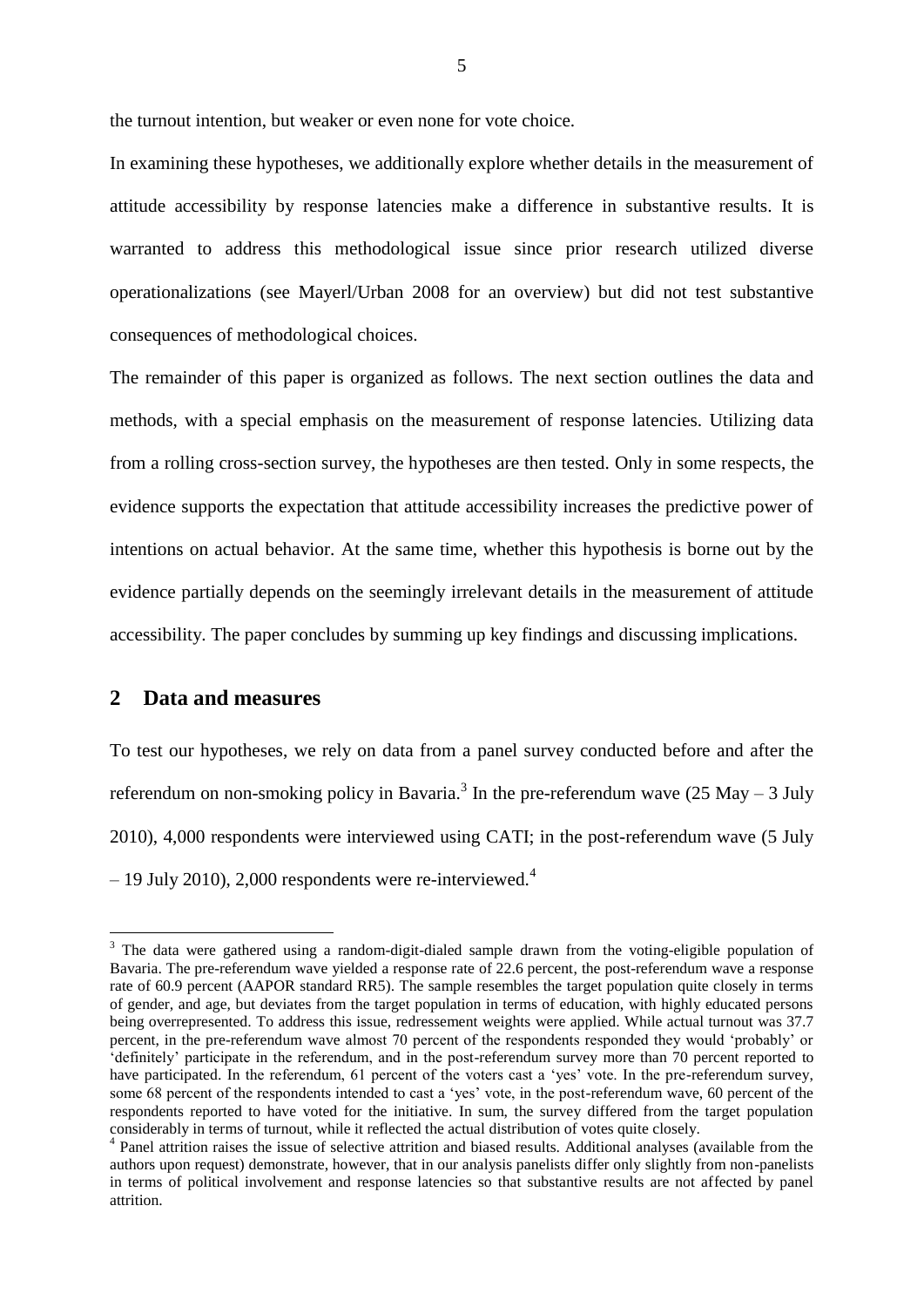The pre-referendum wave included questions on the intention to participate in the referendum using a five-point scale running from 'definitely not' to 'definitely'. Prospective participants were also asked for the intention whether to vote 'yes' or 'no'. In the post-referendum wave, respondents were asked whether they actually participated in the referendum and whether they voted 'yes' or 'no'.<sup>5</sup>

To measure reaction time, interviewers were instructed to start the measurement by a keystroke after reading out the question. Once the respondent started to answer the timer was stopped also via keystroke by the interviewer (Fazio 1990: 76; Mayerl/Urban 2008: 11). As a result, response times were measured with an accuracy of hundredths of a second.

Creating response latencies from these raw measures, which range from 0 to much more than 60 seconds, includes several methodological choices. First, to correct for respondent or interviewer errors, outliers, i.e. implausibly quick and slow answers, have to be identified and removed. As Mayerl and Urban (2008: Figure 9) demonstrate, prior research adopted a wide range of definitions of the 'valid range'. To test whether the choice of the valid range makes a difference in substantive findings, we utilized three different definitions of the valid range that were employed in prior studies. First, we employed the sometimes so-called 'standard procedure' (Mulligan et al. 2003: 293; Mayerl/Urban 2008: 60): accordingly, valid responses lie within the range  $\pm$  two standard deviations from the mean (Variant A). Variant B includes only those responses given within 0.3 to 8 seconds. This definition rests on the assumption that answering a question requires at least three tenth of a second and not more than 8 seconds (for the lower bound see Devine et al. 2002). Variant C is even more restrictive and sets the lower bound to 0.1 seconds and the upper bound to 5, as applied by Maio/Olson (1995, for the lower bound see also Huckfeldt et al. 1999: 894).

1

6

 $<sup>5</sup>$  Obviously, reported behavior is plagued with methodological problems. For example, the turnout rate in our</sup> survey considerably exceeds the actual turnout rate in the referendum. Still, reported turnout is the best available measure and even if it is biased, this bias is unlikely to affect the substantive findings on the role of attitude accessibility in increasing attitude-behavior consistency.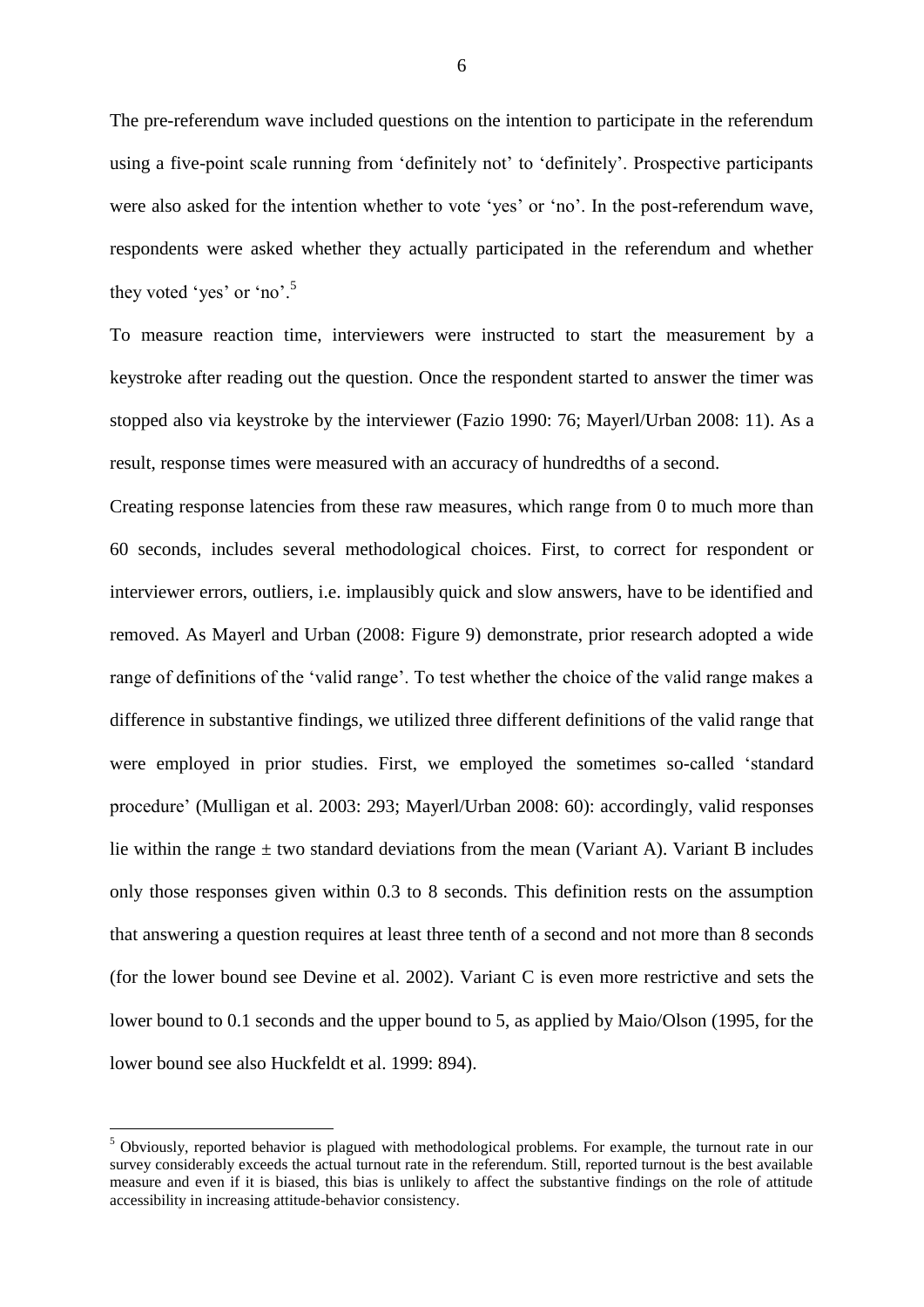As Table 1 shows, the first measure results in a valid range from a hundredth of a second to about 13 (turnout intention) and 23 (voting intention) seconds. The standard procedure thus leads to a quite large valid range. Variants B and C lead to the defined minima and maxima that can be conceived of as more plausible in terms of the required time for answering the two questions.

#### --- Table 1 and 2 about here ---

Having identified valid response times, individual differences in the baseline speed of responding have to be taken into account. Otherwise, differences in response latencies on an item would not only capture item-specific speed but also respondents' general speed in answering survey questions. To measure the baseline speed, we utilize response times for 14 items other than turnout intention and voting intention (Fazio 1990; see also Bassili 2003; Mayerl/Urban 2008).<sup>6</sup> As Table 2 indicates, baseline speeds are mildly correlated with raw reaction times.

Baseline speeds were then used to correct raw reaction times using the so-called residual index. Accordingly, raw reaction time was regressed on baseline speed. Residuals from this regression were then used as corrected response latencies that are by definition uncorrelated with the baseline speed (Mayerl/Urban 2008: 73-75).<sup>7</sup> Finally, following prior research (e.g. Huckfeldt et al. 1998: 280; Fazio/Williams 1986: 509), response latencies were transformed into binary variables using a median split. In effect, relatively short response latencies are contrasted with relatively long latencies.

1

<sup>&</sup>lt;sup>6</sup> When creating these filler latencies, we employed the above criteria to identify valid measures. Given a considerable number of missing cases, listwise deletion would have resulted in a drastic decrease in the number of cases. Therefore, for respondents with at least eight valid measures we employed mean imputation.

Most of these filler items do not refer to the substantive content of the referendum. Moreover, additional analyses demonstrate that baseline speed is mildly, if at all, correlated with political knowledge, political efficacy, political interest, and feelings of citizen duty.

<sup>&</sup>lt;sup>7</sup> The distribution of residuals is only slightly skewed, so that a logarithmic transformation of response latencies does not alter the substantive findings.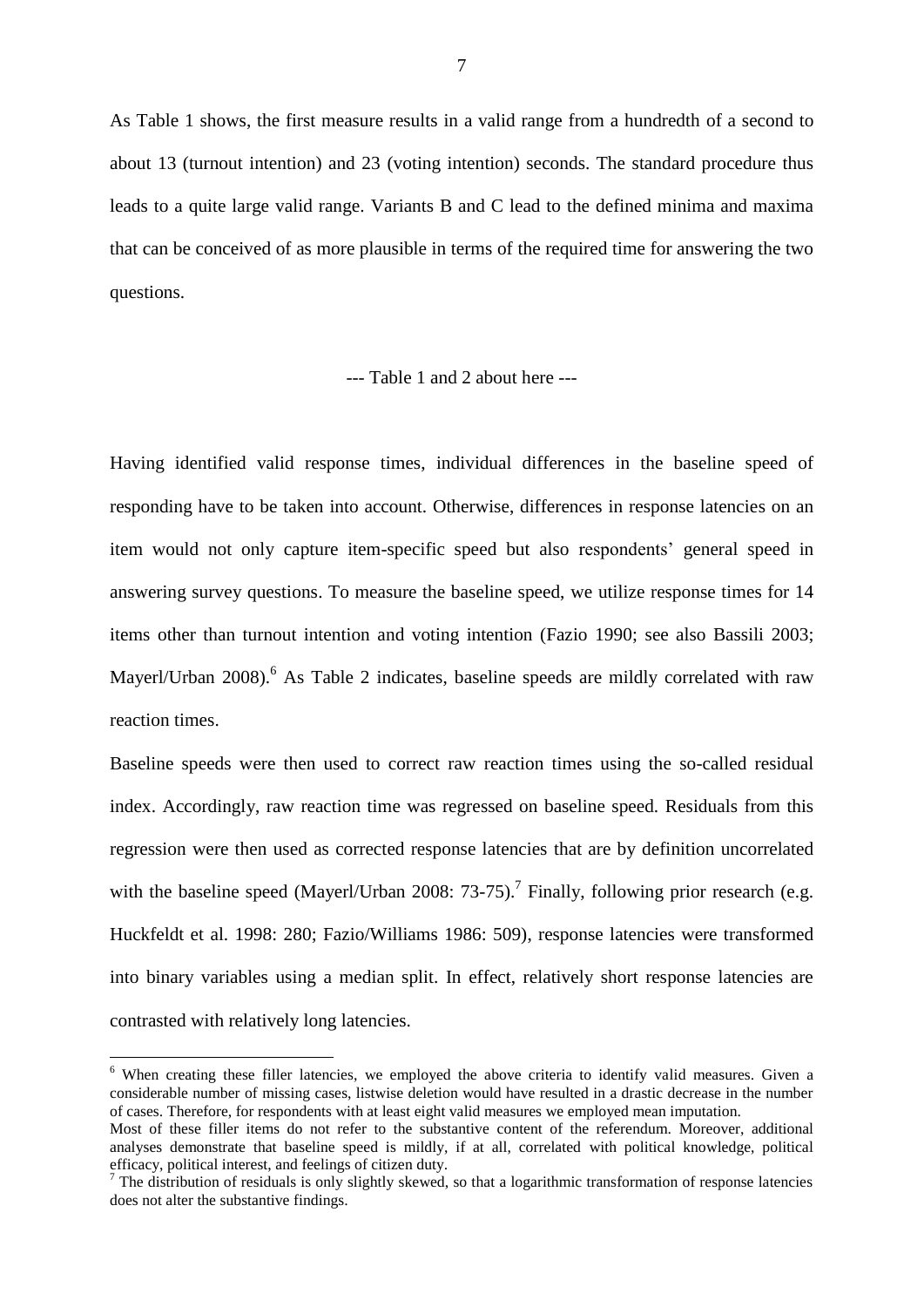### **3 Findings**

We start our analysis with the role of attitude accessibility, as measured by response latencies, in increasing attitude-behavior consistency concerning the turnout in the anti-smoking referendum. As mentioned above, respondents were offered five options when asked for their turnout intention: 'definitely not', 'probably not', 'perhaps', 'probably', 'definitely'. According to attitude accessibility theory, short response latencies are anticipated to increase the likelihood of turnout among respondents who answered 'definitely' or 'probably'. By the same token, short response latencies should decrease the likelihood of turnout of respondents who answered 'probably not' or 'definitely not' in the pre-referendum interview. Concerning those respondents choosing 'perhaps' we have no clear-cut expectation because they might comprise persons with different motives. Some respondents might choose this response because they are ambivalent and attempt to deliberate carefully about participation while others could use it as a device for satisficing in an interview (Krosnick 1991).

We examined these hypotheses using logistic regression. The dependent variable is reported participation in the post-referendum survey. Responses to the turnout intention question were included as dummy variables, with the option 'perhaps' as reference category. The dummy variable capturing the length of response latencies was also included. Finally, response latencies were interacted with the responses in the pre-referendum wave. Table 3 reports the results of these analyses.

The results reported in the left-hand columns indicate that respondents who said they would 'probably' or 'definitely' participate are much or somewhat more likely to actually cast a vote than respondents who chose 'perhaps'. For respondents who chose 'probably not' or 'definitely not' the opposite applies. But does attitude accessibility as measured by response latencies make a difference in attitude-behavior consistency? The logistic regression models with the appropriate interaction terms are reported in the right-hand columns of Table 3. As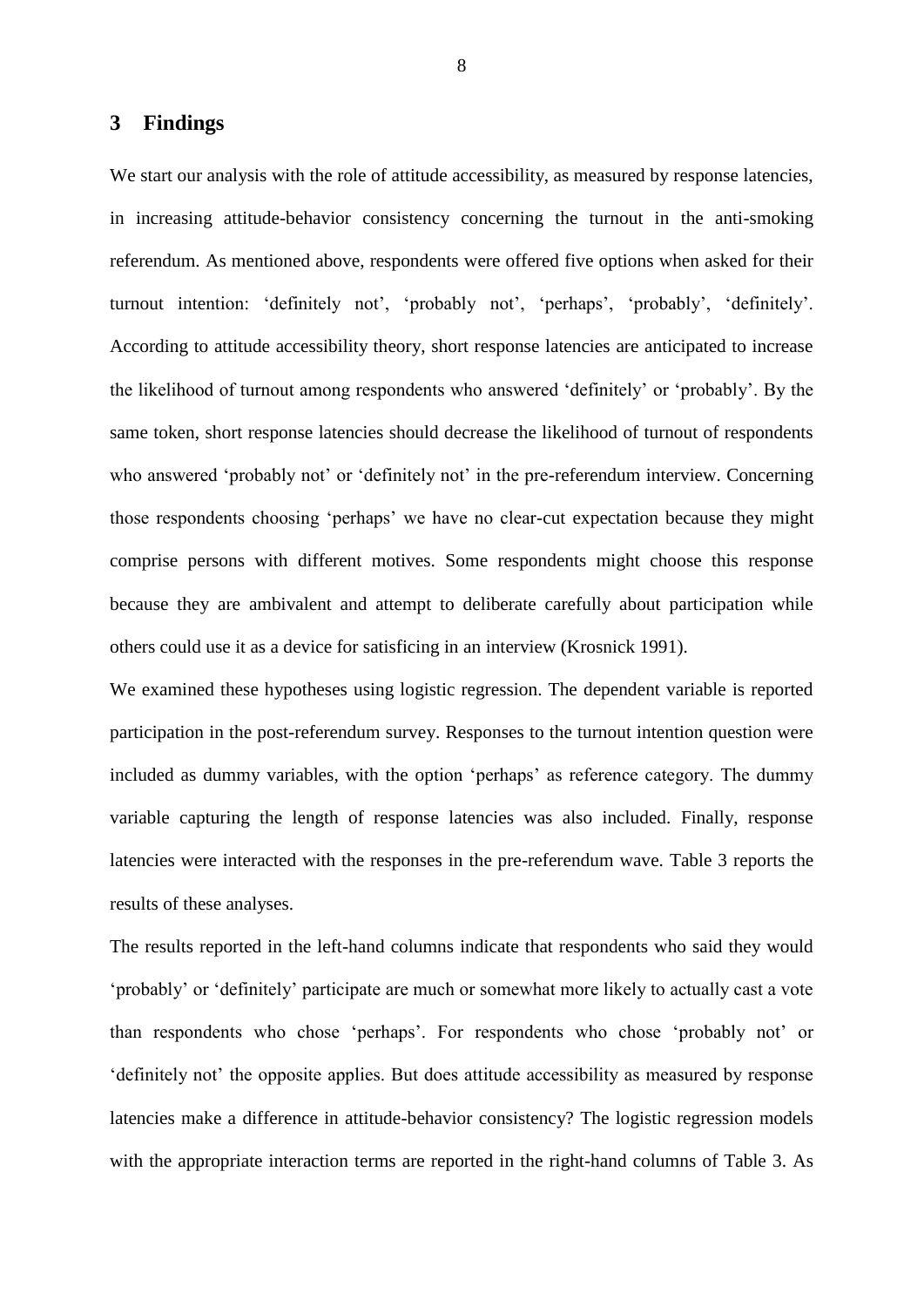logistic regression models, in particular those with several interaction terms, are not easily accessible we calculated predicted probabilities of turnout from these models (Table 4). Looking at the respondents who answered that they would 'probably' or 'definitely' participate in the referendum, the findings fit nicely with the expectation that quickly uttered intentions translate more easily into behavior. Irrespective of which operationalization is applied, a quick answer increases the likelihood of actual turnout about among probable and definitive prospective participants by some 12 and 6 points, respectively. Though not overwhelmingly strong, short latencies increase attitude-behavior consistency, and the operationalization does not matter.<sup>8</sup>

#### --- Table 3 and 4 about here ---

Turning to probable and definite prospective non-participants, the evidence is more mixed. Utilizing variants A and C, we find small effects in line with the hypothesis that short latencies increase the likelihood of abstention. Employing variant B, the evidence is completely at odds with the expectation derived from attitude accessibility theory, especially for probable non-participants. In sum, the evidence on prospective abstainers is not particularly supportive of our hypothesis, with Variant C yielding the most supportive results. Finally, we turn to those respondents who gave a 'perhaps' when asked for turnout in the prereferendum wave. As the respective coefficients in Table 3 indicate, we find a consistent pattern across operationalizations: short response latencies decrease, rather than, increase the likelihood of actual turnout. These statistically significant effects are also substantively relevant. The probabilities in Table 4 show that a slow answer increases the likelihood of participation by some 21 (indicator A) to some 27 points (indicators B and C). As a result, quick respondents have a likelihood of participation that does not exceed 60 percent, slow

1

<sup>&</sup>lt;sup>8</sup> These patterns – as all other substantive findings – apply even after controlling for the timing of the first interview and the interval between the first and the second interview.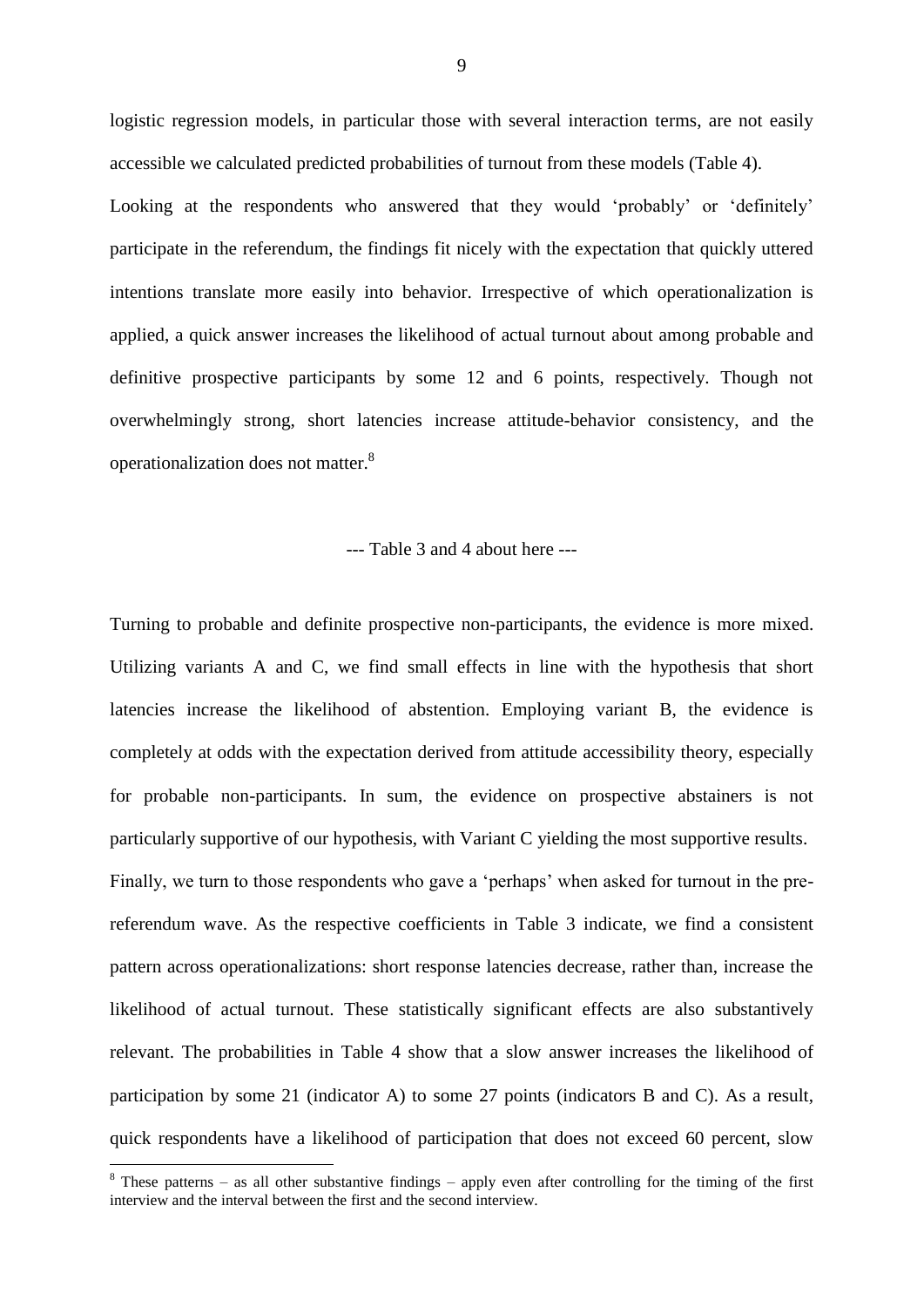respondents, by contrast, exhibit a turnout rate of about 80 percent – resembling those respondents who answered 'probably' in the pre-referendum wave. The substantive meaning of 'perhaps' thus appears to depend on response latencies.

--- Table 5 about here ---

In attempt to explore the mechanisms underlying these patterns, we studied slow and fast respondents in more depth. As the results reported in Table 5 indicate, slow respondents deem the smoking referendum more important than quick respondents. This finding suggests that uninvolved voters quickly utter 'perhaps' to satisfice whereas a slow 'perhaps' indicates that highly involved voters are ambivalent. The remaining findings, however, do not fit into this pattern.<sup>9</sup> As a result, to some extent a quickly uttered 'perhaps' might indicate satisficing by low-involvement voters whereas a slow 'perhaps' might indicate ambivalence of involved voters. But it would be premature to draw clear conclusions from these moderate tendencies.

Turning to vote choice, we expect attitude accessibility being less effective in increasing attitude-behavior consistency. Confining the analysis to those respondents who reported to have voted in the referendum and using logistic regression, we regressed actual vote choice (0  $=$  no vote; 1 = yes vote) on pre-referendum voting intention, response latencies and the interaction of both as well as on a number of controls. The results reported in the left-hand columns of Table 6 show that the pre-referendum intention makes a large difference in actual behavior. Moreover, smoking status proves to be a strong predictor of vote choice.

--- Table 6 about here ---

1

<sup>&</sup>lt;sup>9</sup> Both groups do also not differ in terms of demographics, education, and smoking status.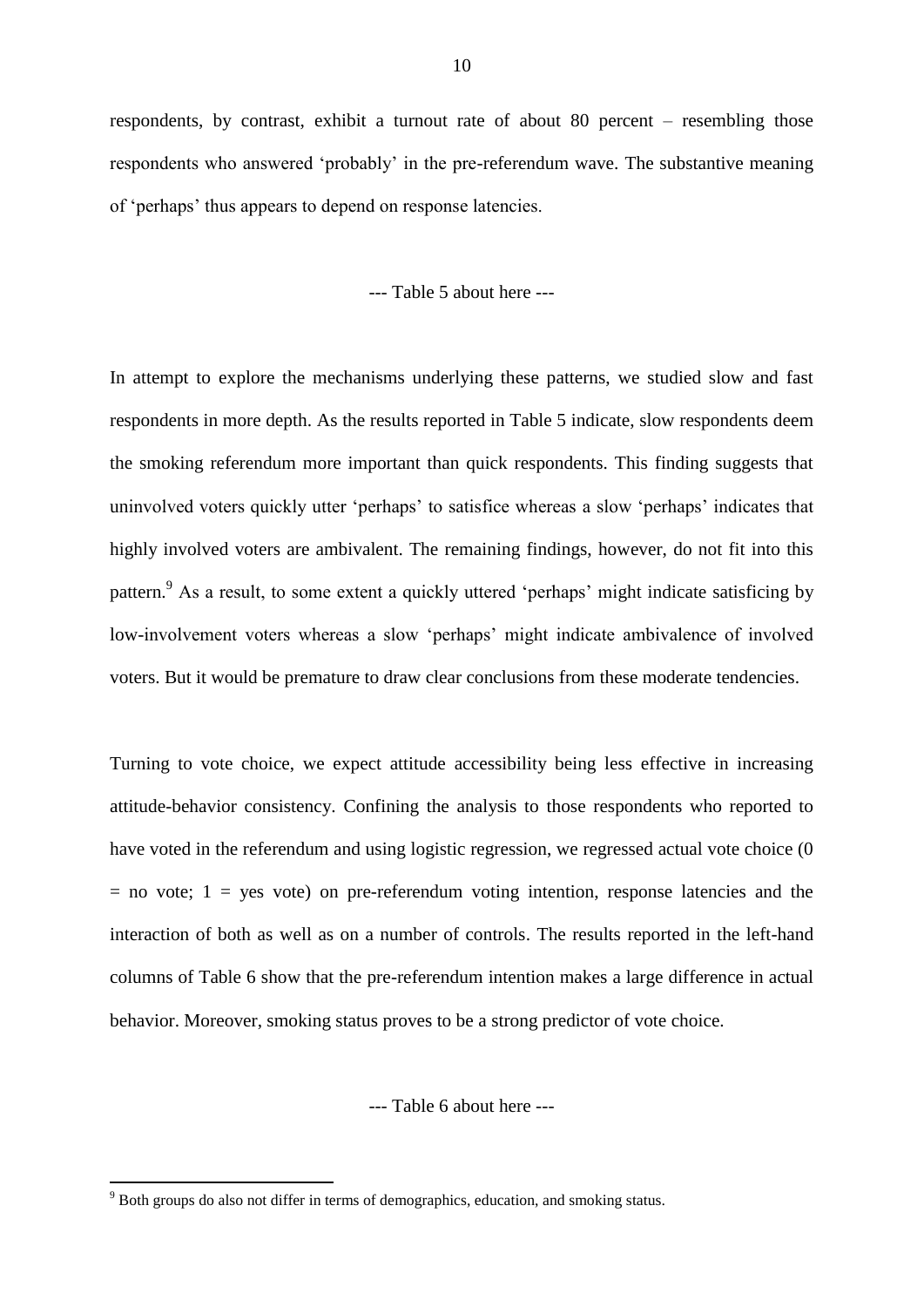When it comes to the impact of response latency on the consistency of attitude and behavior, the findings are more mixed. To be sure, all coefficients have the expected signs. But looking at prospective 'yes' voters, none of the interaction terms is statistically significant – irrespective of the method to identify outliers. For prospective 'no' voters, the effect of response latency turns out to be statistically significant and substantively relevant only when indicator B is applied. In sum, short response latencies increase attitude-behavior consistency only in a subsection of the electorate, if at all. The findings suggest that smoking status served as a strong cue that decreased the impact of attitude accessibility on attitude-behavior consistency.

## **4 Conclusion**

<u>.</u>

This paper examined the impact of attitude accessibility, as measured by response latencies, on the attitude-behavior consistency in a sub-national referendum in Germany. According to the evidence, it cannot be taken for granted that response latencies make a difference in attitude-behavior consistency in referendums. While response latencies played a considerable role in increasing attitude-behavior consistency of turnout, the evidence on vote choice, by and large, does not support the hypothesis. $10$  The evidence thus suggests that the nature of choice matters for the role attitude accessibility plays in affecting the link from attitude to political behavior. In the sub-national referendum under study, voters had a small choice set and could rely on smoking status that served as some kind of predisposition. Attitudes might thus translate into corresponding behavior irrespective of attitude accessibility. As a result, our analysis suggests that it is appropriate to take the nature of choice into account when analyzing the role of attitude accessibility in affecting attitude-behavior consistency.

 $10$  It might be objected that some of the disconfirming findings are due to ceiling effects. In substantive terms, however, those effects might indicate a high level of attitude-behavior consistency that might be typical of 'easy' referendums.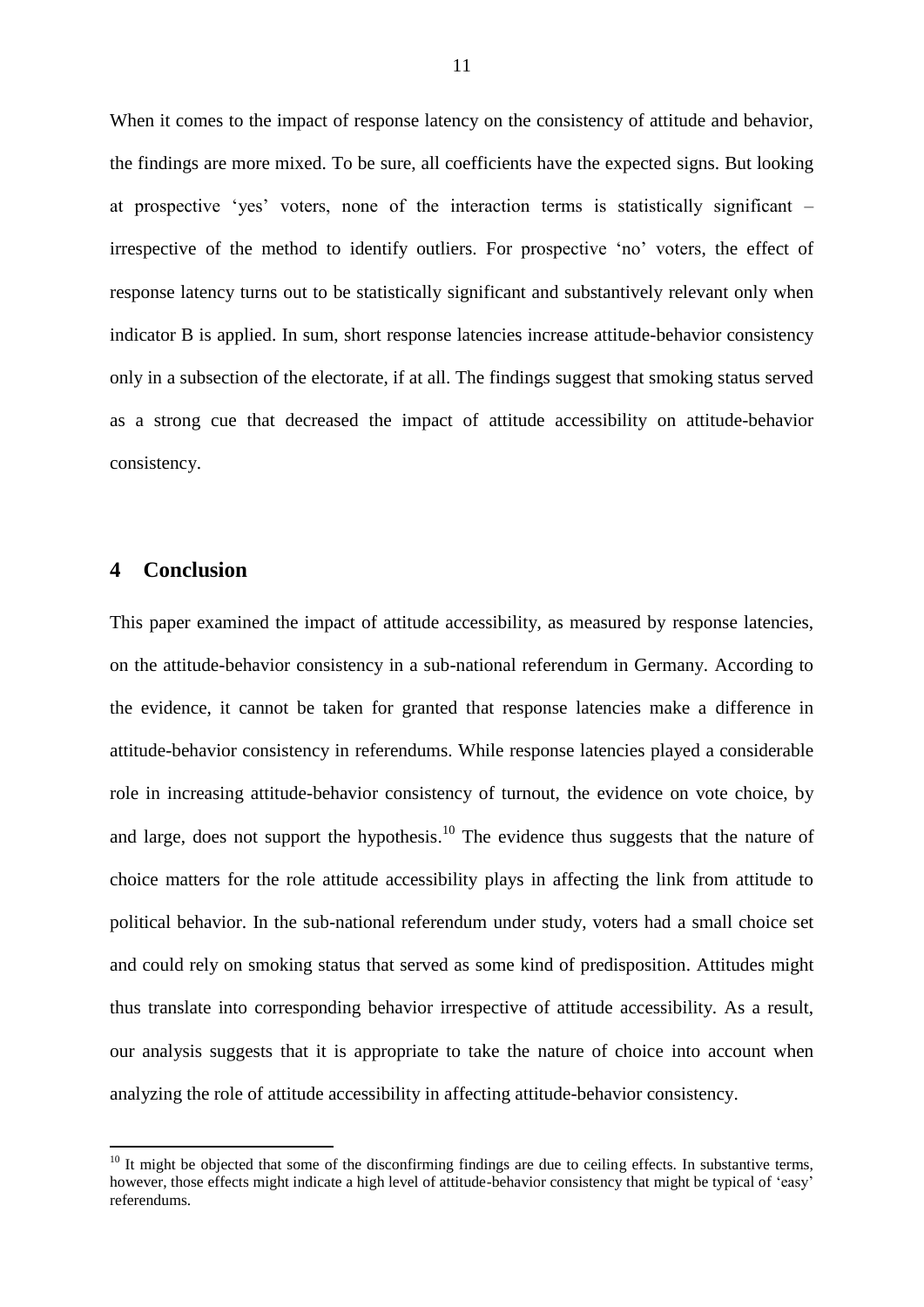The evidence also demonstrated that substantive findings on the role of response latencies in affecting attitude-behavior consistency are not completely insensitive to the definition of outliers. For example, the effect of response latency on the attitude-behavior consistency among prospective non-voters depends upon this methodological choice. We thus suggest paying special attention to this seemingly minor question in future analyses of substantive issues concerning effects of response latencies. In particular, it does not appear to be too wise to focus on the so-called standard procedure which often results in huge valid ranges.<sup>11</sup> Instead, scholars should, first, explore the ranges resulting from different data cleaning procedures and consider carefully which ranges are plausible given the nature of the stimuli of interest. Then, they should explore the robustness of substantive findings across several plausible ranges of valid values.

In terms of turnout intention, the evidence suggests that response latencies make a considerable difference when dealing with respondents who state they would 'perhaps' participate in a referendum. As it turned out, respondents who slowly uttered 'perhaps' were virtually as likely to participate in the referendum as 'probable' prospective participants. Respondents who rather quickly gave a 'perhaps', by contrast, resembled quite closely 'probable' non-participants in terms of actual turnout. This finding suggests that response latencies might be a viable instrument to identify the 'true' behavioral intentions of respondents who choose the middle-category 'perhaps' when asked for turnout in a referendum. Yet, our analysis could only give some hints at the underlying mechanisms. Given the huge potential pay-off of a sound understanding of the mechanisms and their implications for measuring turnout in surveys, this issue warrants further in-depth analyses.

<u>.</u>

 $11$  Moreover, this procedure rests on the assumption of a distribution being normal. Most studies, however, report considerably skewed distributions of reaction times (see e.g. Huckfeldt et al. 1999: 894; Mulligan et al. 2003: 293).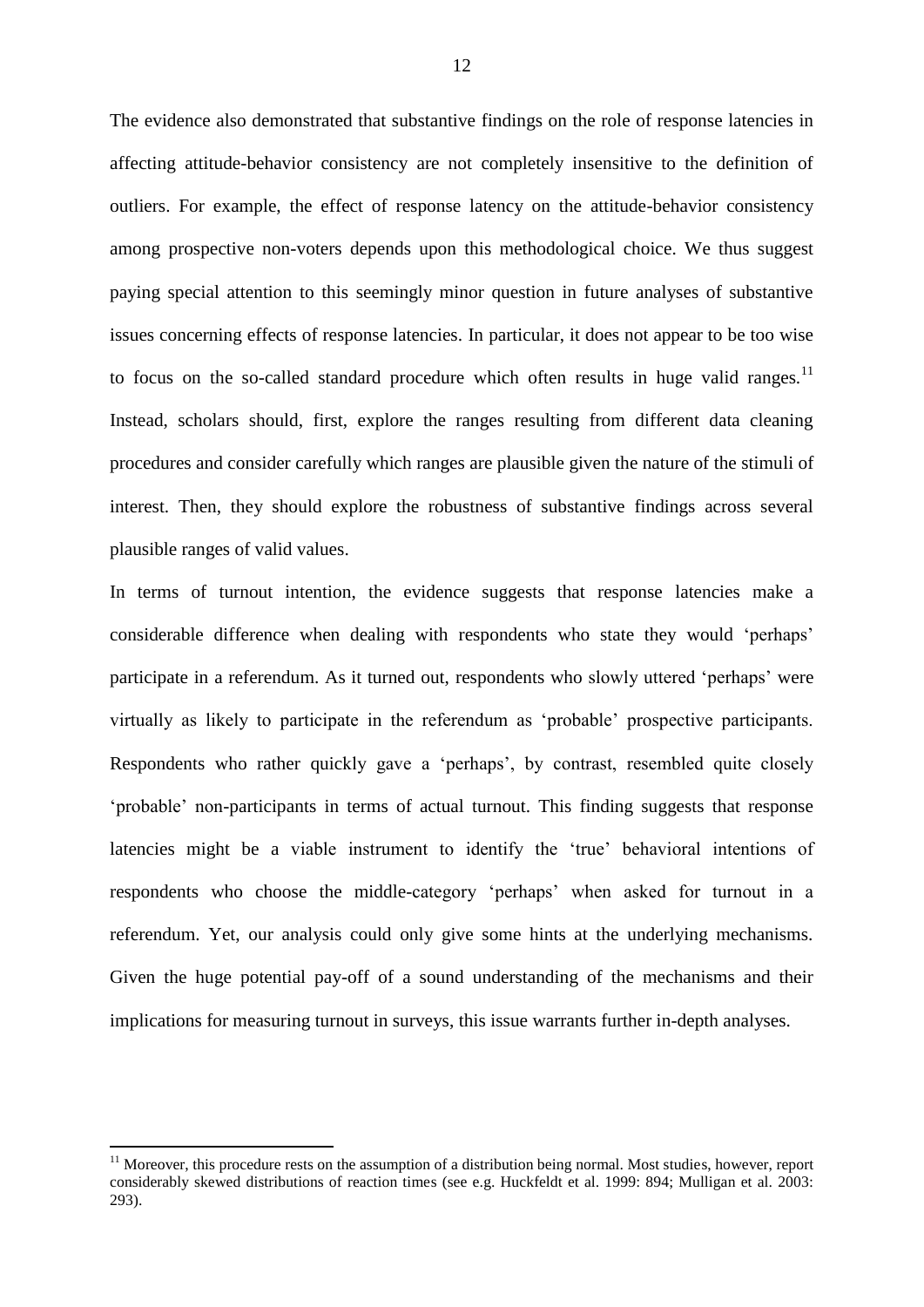#### **References**

- Bassili, John N. (1993). Response Latency Versus Certainty as Indexes of the Strength of Voting Intentions in a CATI Survey. Public Opinion Quarterly, 57, 54-61.
- Bassili, John N. (1995a). Response Latency and the Accessibility of Voting Intentions: What Contributes to Accessibility and How It Affects Vote Choice. Personality and Social Psychology Bulletin, 21, 686-695.
- Bassili, John N. (1995b). On the psychological reality of party identification: Evidence from the accessibility of voting intentions and of partisan feelings. Political Behavior, 17, 339- 358.
- Bassili, John N. (2003). The minority slowness effect: Subtle inhibitions in the expression of views not shared by others. Journal of Personality and Social Psychology, 84, 261-276.
- Burdein, Inna/Lodge, Milton/Taber, Charles (2006). Experiments on the Automaticity of Political Beliefs and Attitudes. Political Psychology, 27, 359-371.
- Converse, Philip E. (1970). Attitudes and non-attitudes: Continuation of a dialogue. In: Tufte, Edward R. (Ed.), The Quantitative Analysis of Social Problems (pp. 168-189). Reading: Addison-Wesley.
- Devine, Patricia G./Plant, E. Ashby/Amodio, David M./Harmon-Jones, Eddie/Vance, Stephanie L. (2002). The Regulation of Explicit and Implicit Race Bias: The Role of Motivations to Respond Without Prejudice. Journal of Personality and Social Psychology, 82, 835-848.
- Faas, Thorsten/Mayerl, Jochen (2010). Michigan reloaded: Antwortlatenzzeiten als Moderatorvariablen in Modellen des Wahlverhaltens. In: Faas, Thorsten/Arzheimer, Kai/Roßteutscher, Sigrid (Eds.), Information – Wahrnehmung – Emotion: Politische Psychologie in der Wahl- und Einstellungsforschung (pp. 259-276). Wiesbaden: VS Verlag.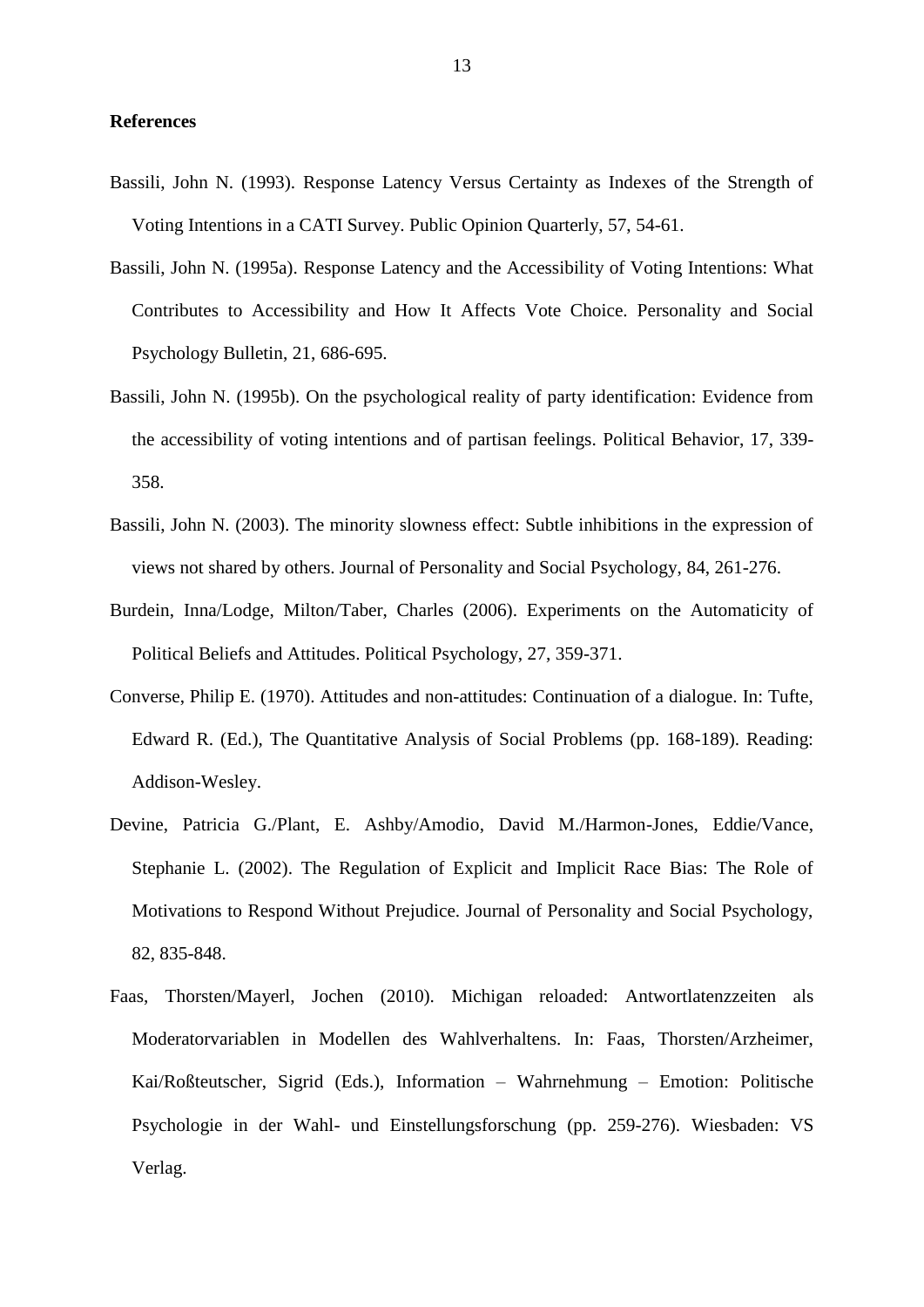- Fazio, Russell H. (1986). How do attitudes guide behavior? In: Sorrentino, Richard M./Higgins, E. Tory (Eds.), The handbook of motivation and cognition: Foundation of social behavior (pp. 204-243). New York: Guilford Press.
- Fazio, Russell H. (1989). On the power and functionality of attitudes: The role of attitude accessibility. In: Pratkanis, Anthony R./Breckler, Steven J./Greenwald, Anthony G. (Eds.), Attitude structure and function (pp. 153-180). Hillsdale: Lawrence Erlbaum Associates.
- Fazio, Russell H. (1990). A Practical Guide to the Use of Response Latency in Social Psychological Research. In: Hendrick, Clyde/Clark, Margaret S. (Eds.), Research methods in personality and social research (pp. 74-97). Newbury: Sage.
- Fazio, Russell H. (1995). Attitudes as Object-Evaluation Associations: Determinants, Consequences, and Correlates of Attitude Accessibility. In: Krosnick, Jon A./Petty, Richard E. (Eds.), Attitude Strength: Antecedents and Consequences (pp. 247-282). Mahwah: Lawrence Erlbaum Associates.
- Fazio, Russell H./Chen, Jeaw-Mei/McDonel, Elizabeth C./Sherman, Steven J. (1982). Attitude accessibility, attitude-behavior consistency, and the strength of the objectevaluation association. Journal of Experimental Social Psychology, 18, 339-357.
- Fazio, Russell H./Sanbonmatsu, David M./Powell, Martha C./Kardes, Frank R. (1986). On the automatic activation of attitudes. Journal of Personality and Social Psychology, 50, 229- 238.
- Fazio, Russell H./Williams, Carol J. (1986). Attitude Accessibility as a Moderator of the Attitude-Perception and Attitude-Behavior Relations: An Investigation of the 1984 Presidential Election. Journal of Personality and Social Psychology, 51, 505-514.
- Grant, J. Tobin/Mockabee, Stephen T./Monson, J. Quin (2009). Campaign Effects on the Accessibility of Party Identification. Political Research Quarterly OnlineFirst, published on May 15, 2009.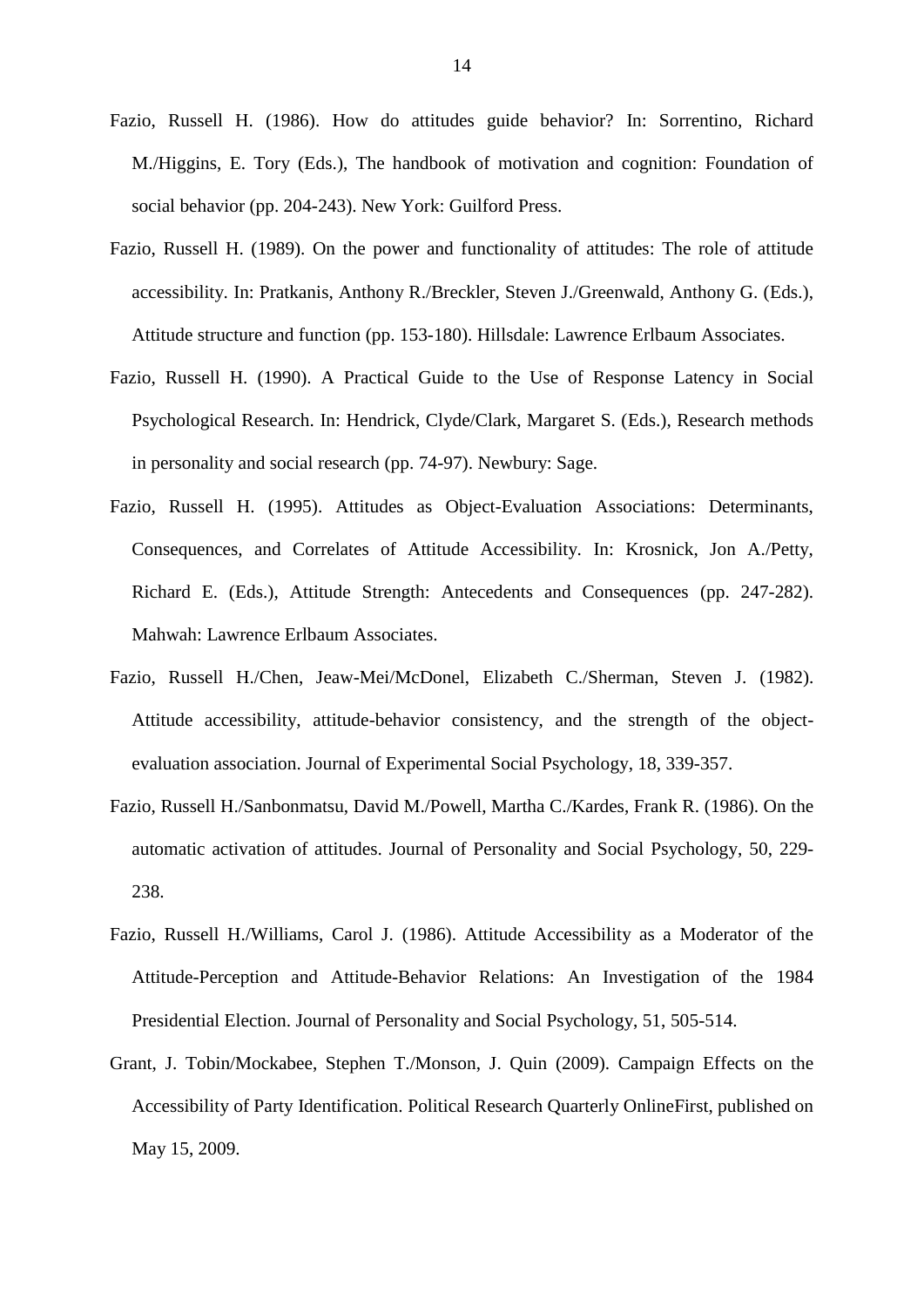- Huckfeldt, Robert/Levine, Jeffrey/Morgan, William/Sprague, John (1998). Election Campaigns, Social Communication, and the Accessibility of Perceived Discussant Preference. Political Behavior, 20, 263-294.
- Huckfeldt, Robert/Levine, Jeffrey/Morgan, William/Sprague, John (1999). Accessibility and the Political Utility of Partisan and Ideological Orientations. American Journal of Political Science, 43, 888-911.
- Krosnick, Jon A. (1991). Response Strategies for Coping with the Cognitive Demands of Attitude Measures in Surveys. Applied Cognitive Psychology, 5, 213-236.
- Maio, Gregory R./Olson, James M. (1995). The effect of attitude dissimulation on attitude accessibility. Social Cognition, 13, 127-144.
- Mayerl, Jochen (2009). Kognitive Grundlagen sozialen Verhaltens: Framing, Einstellungen und Rationalität. Wiesbaden: VS Verlag.
- Mayerl, Jochen/Urban, Dieter (2008). Antwortreaktionszeiten in Survey-Analysen: Messung, Auswertung und Anwendung. Wiesbaden: VS Verlag.
- Mulligan, Kenneth/Grant, J. Tobin/Mockabee, Stephen T./Monson, Joseph Q. (2003). Response Latency Methodology for Survey Research: Measurement and Modeling Strategies. Political Analysis, 11, 289-301.
- Petersen, Michael B./Slothuus, Rune/Stubager, Rune/Togeby, Lise (2011). Deservingness versus values in public opinion on welfare: The automaticity of the deservingness heuristic. European Journal of Political Research, 50, 24-52.
- Schoen, Harald (2010). Eine eindeutige Entscheidung nach resonanzarmer Kampagne. Überlegungen zum Volksentscheid über den Nichtraucherschutz in Bayern. Zeitschrift für Politikberatung, 3, 457-461.
- Schoen, Harald/Glantz, Alexander/Teusch, Rebecca (2011). Raucher oder Nichtraucher ist das die Frage? Wahlbeteiligung und Abstimmungsverhalten beim Volksentscheid über das Rauchverbot in Bayern. Zeitschrift für Parlamentsfragen, 42, 492-502.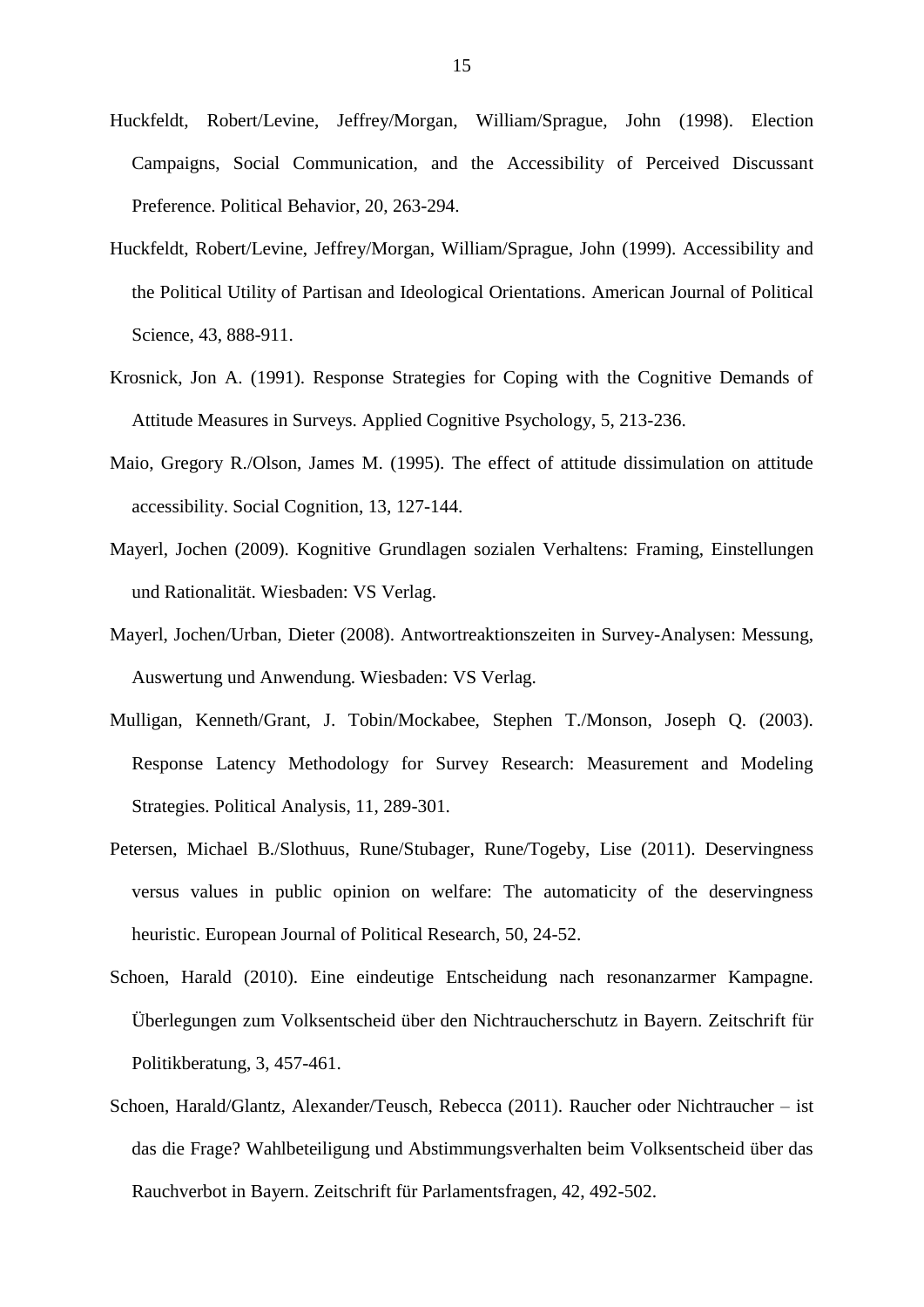Shiffrin, Richard M./Dumais, Susan T. (1981). The development of automatism. In: Anderson, John R. (Eds.), Cognitive skills and their acquisition (pp. 111-140). Hillsdale: Lawrence Erlbaum Associates.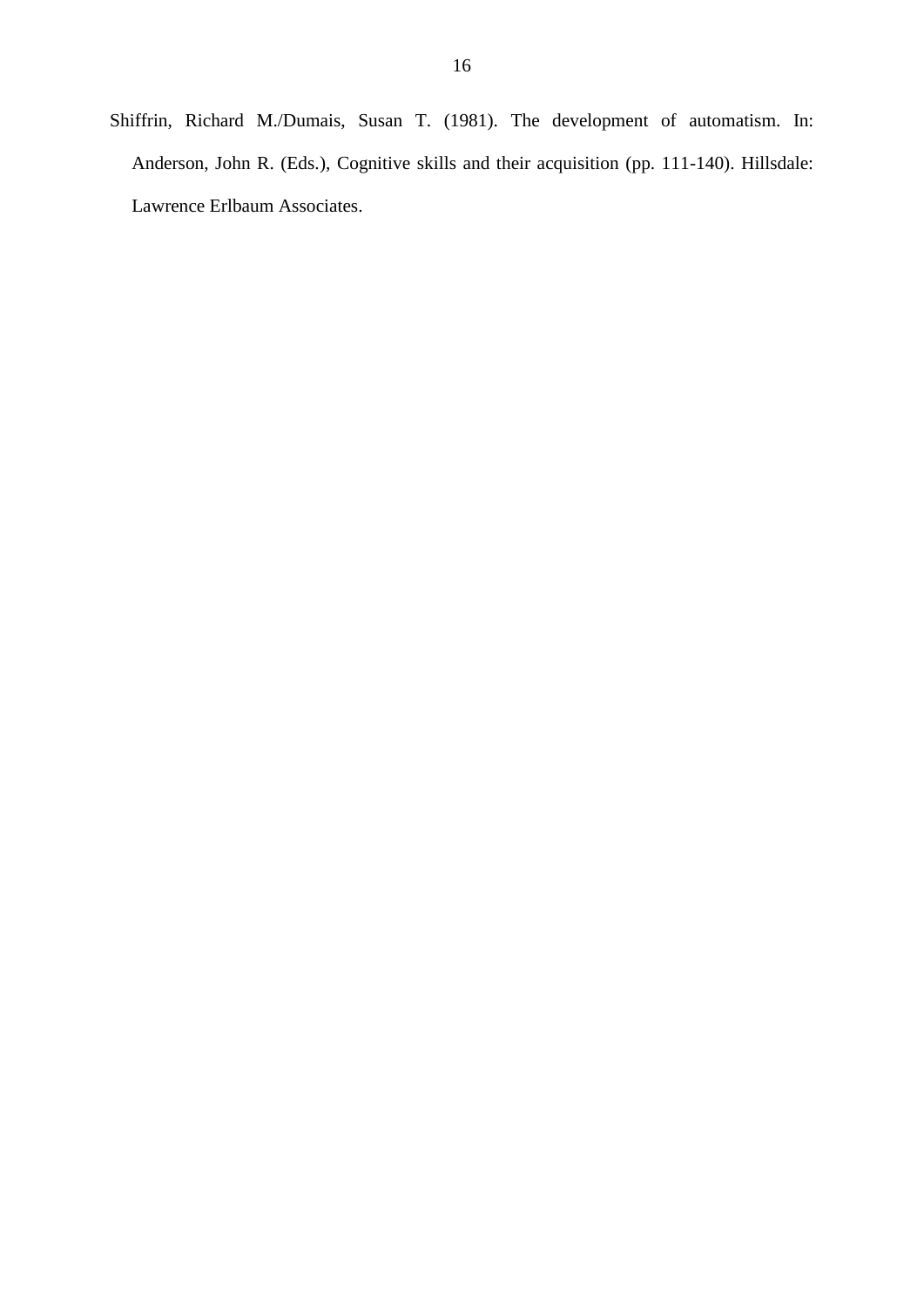## **Acknowledgments**

We gratefully acknowledge that this research was supported by the Deutsche Forschungsgemeinschaft (DFG) under grant SCHO 1358/3. Correspondences concerning this article should be sent to Marco Meyer, Lehrstuhl für Politische Soziologie, Otto-Friedrich-Universität Bamberg, Feldkirchenstrasse 21, D-96047 Bamberg. Email: [marco.meyer@uni](mailto:marco.meyer@uni-bamberg.de)[bamberg.de](mailto:marco.meyer@uni-bamberg.de)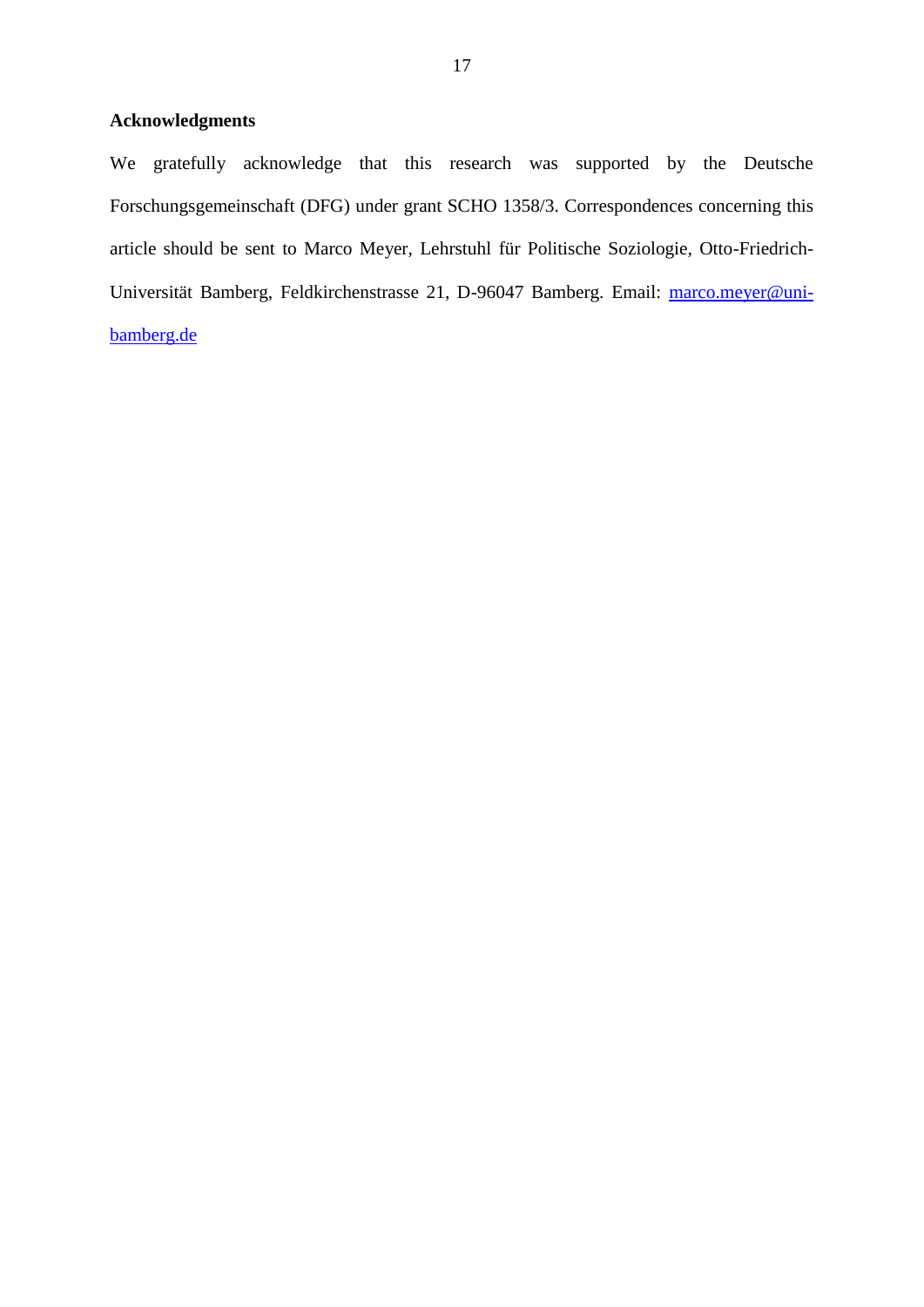# **Tables and Figures**

| Table 1: Descriptive statistics for the reaction times of the turnout and voting intention |  |  |
|--------------------------------------------------------------------------------------------|--|--|
| (different variants)                                                                       |  |  |

|                  |           | Turnout intention |           | Voting intention |           |           |  |
|------------------|-----------|-------------------|-----------|------------------|-----------|-----------|--|
|                  | Variant A | Variant B         | Variant C | Variant A        | Variant B | Variant C |  |
| Minimum          | 0.17      | 0.30              | 0.17      | 0.13             | 0.42      | 0.13      |  |
| Maximum          | 12.61     | 7.88              | 5.00      | 23.41            | 8.00      | 5.00      |  |
| Mean             | 2.91      | 2.55              | 2.15      | 5.39             | 3.28      | 2.56      |  |
| Median           | 2.33      | 2.24              | 2.03      | 3.53             | 2.94      | 2.41      |  |
| Stand, deviation | 2.20      | 1.50              | 1.08      | 4.82             | 1.74      | 1.08      |  |
| N                | 1865      | 1688              | 1228      | 1448             | 1111      | 726       |  |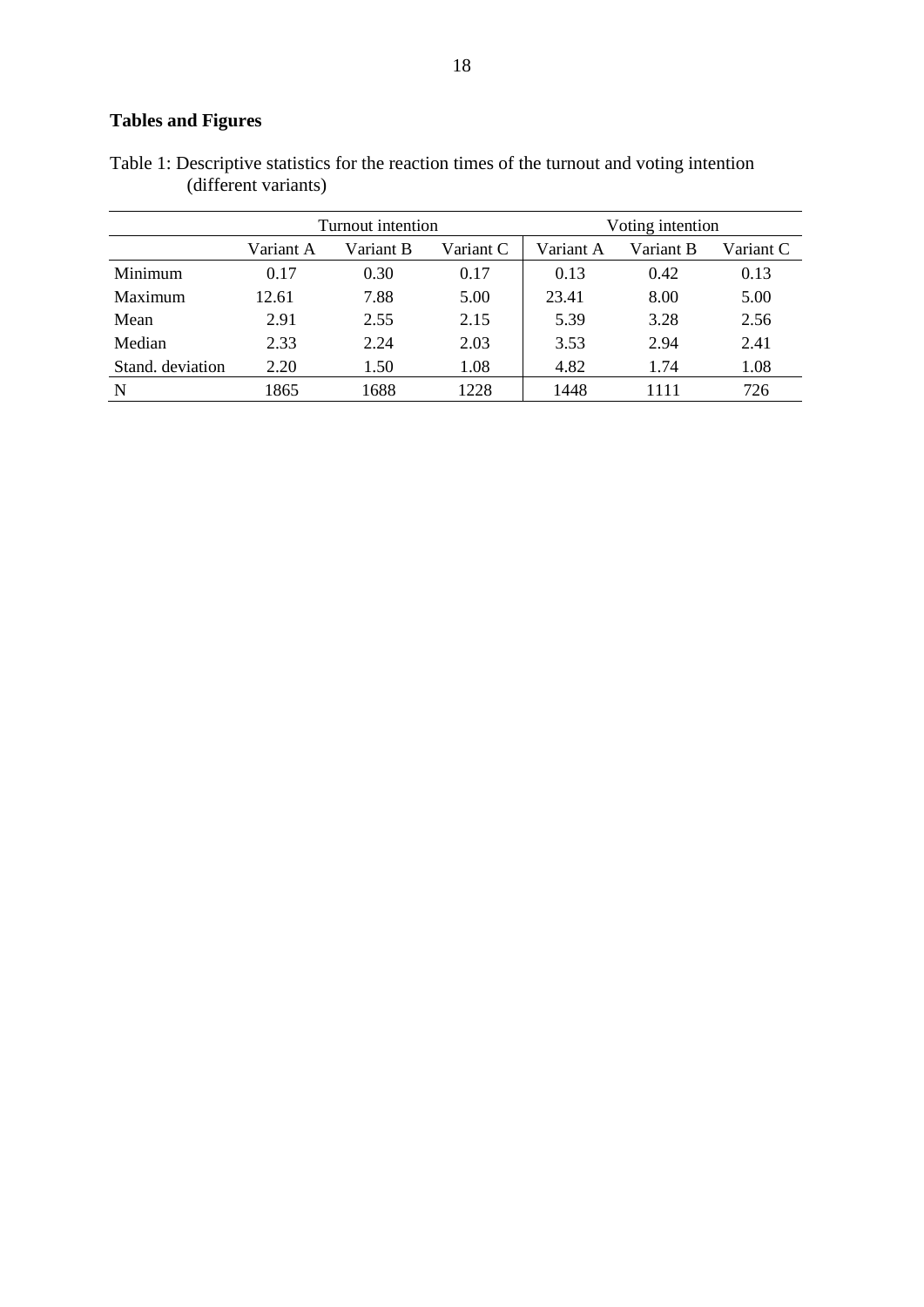| ×<br>۰<br>ę<br>۰, |
|-------------------|
|                   |

|                   | Variant A | Variant B | Variant C |
|-------------------|-----------|-----------|-----------|
| Turnout intention | $0.15***$ | $0.16***$ | $0.17***$ |
| Voting intention  | $0.15***$ | $0.22***$ | $0.25***$ |

Table 2: Correlations between baseline speed and uncorrected reaction time

Note: Cell entries are pearsons r coefficients. Significance level: \*\*\*: p < 0.001.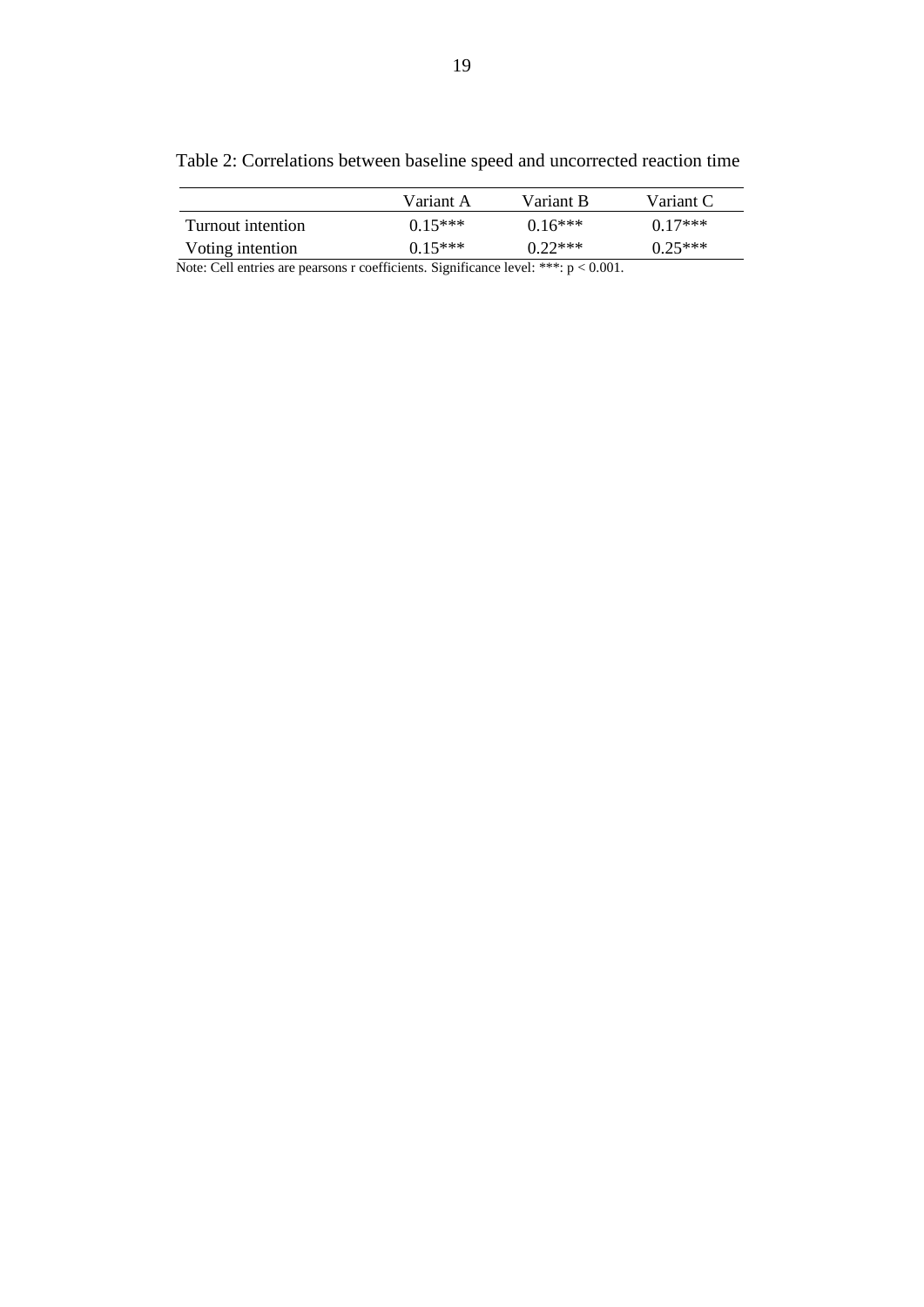|                              | Variant A         |                    |                   | Variant B         | Variant C          |                    |
|------------------------------|-------------------|--------------------|-------------------|-------------------|--------------------|--------------------|
|                              | Model 1           | Model 2            | Model 1           | Model 2           | Model 1            | Model 2            |
|                              |                   |                    |                   |                   |                    |                    |
| Constant                     | $-2.22***$        | $-1.99**$          | $-2.16**$         | $-1.80**$         | $-1.71*$           | $-1.41$            |
|                              | (0.57)            | (0.58)             | (0.62)            | (0.63)            | (0.75)             | (0.76)             |
|                              |                   |                    |                   |                   |                    |                    |
| definitely                   | 1.36***           | $0.73*$            | 1.35***           | 0.61              | $1.34***$          | 0.71               |
|                              | (0.25)            | (0.32)             | (0.26)            | (0.34)            | (0.32)             | (0.40)             |
| probably                     | 0.10              | $-0.41$            | 0.07              | $-0.57$           | 0.34               | $-0.22$            |
|                              | (0.26)            | (0.33)             | (0.27)            | (0.35)            | (0.33)             | (0.42)             |
| probably not                 | $-0.99**$         | $-1.16**$          | $-1.08**$         | $-1.52***$        | $-1.19**$          | $-1.42**$          |
|                              | (0.31)            | (0.37)             | (0.33)            | (0.39)            | (0.38)             | (0.44)             |
| definitely not               | $-1.60***$        | $-1.78***$         | $-1.63***$        | $-2.03***$        | $-1.61***$         | $-1.78***$         |
|                              | (0.29)            | (0.34)             | (0.30)            | (0.36)            | (0.36)             | (0.41)             |
|                              |                   |                    |                   |                   |                    |                    |
| definitely * srl             |                   | $1.69**$           |                   | $1.94***$         |                    | 1.85**             |
|                              |                   | (0.50)<br>$1.61**$ |                   | (0.55)<br>1.87**  |                    | (0.64)<br>1.88**   |
| probably * srl               |                   | (0.54)             |                   | (0.59)            |                    | (0.69)             |
| probably not * srl           |                   | 0.71               |                   | 1.45              |                    | 0.85               |
|                              |                   | (0.71)             |                   | (0.74)            |                    | (0.96)             |
| definitely not * srl         |                   | 0.71               |                   | 1.24              |                    | 0.65               |
|                              |                   | (0.62)             |                   | (0.66)            |                    | (0.79)             |
|                              |                   |                    |                   |                   |                    |                    |
| short response latency (srl) |                   | $-0.97*$           |                   | $-1.28**$         |                    | $-1.29*$           |
|                              |                   | (0.43)             |                   | (0.47)            |                    | (0.55)             |
|                              |                   |                    |                   |                   |                    |                    |
| <b>Political Interest</b>    | $0.22**$          | $0.23**$           | $0.22*$           | $0.23**$          | $0.25*$            | $0.25*$            |
|                              | (0.09)            | (0.09)             | (0.09)            | (0.09)            | (0.11)             | (0.10)             |
| Citizen duty                 | $0.16*$           | $0.15*$            | 0.11              | 0.11              | 0.07               | 0.04               |
|                              | (0.07)            | (0.07)             | (0.08)            | (0.08)            | (0.10)             | (0.10)             |
| Issue Importance             | $0.33***$         | $0.32***$          | $0.33***$         | $0.32***$         | $0.29**$           | $0.29**$           |
|                              | (0.07)            | (0.07)             | (0.08)            | (0.08)            | (0.10)             | (0.10)             |
| Knowledge                    | 0.07              | 0.07               | 0.09              | 0.08              | 0.12               | 0.13               |
| Smoker                       | (0.06)<br>$-0.23$ | (0.06)             | (0.06)<br>$-0.28$ | (0.06)            | (0.07)<br>$-0.45*$ | (0.07)<br>$-0.45*$ |
|                              | (0.18)            | $-0.21$<br>(0.17)  | (0.19)            | $-0.25$<br>(0.19) | (0.21)             | (0.21)             |
| <b>Education</b> low         | $-0.04$           | $-0.02$            | $-0.06$           | $-0.05$           | $-0.37$            | $-0.32$            |
|                              | (0.20)            | (0.20)             | (0.22)            | (0.21)            | (0.25)             | (0.25)             |
| <b>Education</b> high        | 0.01              | 0.02               | 0.00              | $-0.01$           | $-0.17$            | $-0.16$            |
|                              | (0.17)            | (0.17)             | (0.18)            | (0.18)            | (0.22)             | (0.22)             |
| Age                          | 0.01              | 0.01               | 0.01              | 0.01              | 0.01               | 0.01               |
|                              | (0.01)            | (0.00)             | (0.00)            | (0.00)            | (0.01)             | (0.01)             |
|                              |                   |                    |                   |                   |                    |                    |
| McFadden's R <sup>2</sup>    | 0.29              | 0.30               | 0.29              | 0.30              | 0.29               | 0.30               |
|                              | 1862              | 1862               | 1709              | 1709              | 1229               | 1229               |
| $\mathbf N$                  |                   |                    |                   |                   |                    |                    |

Table 3: Effect from turnout intention on reported turnout (Logistic regression)

Note: Cell entries are logit coefficients; robust standard errors in parenthesis; Significance levels: \*: p < 0.05; \*\*: p < 0.01; \*\*\*: p < 0.001.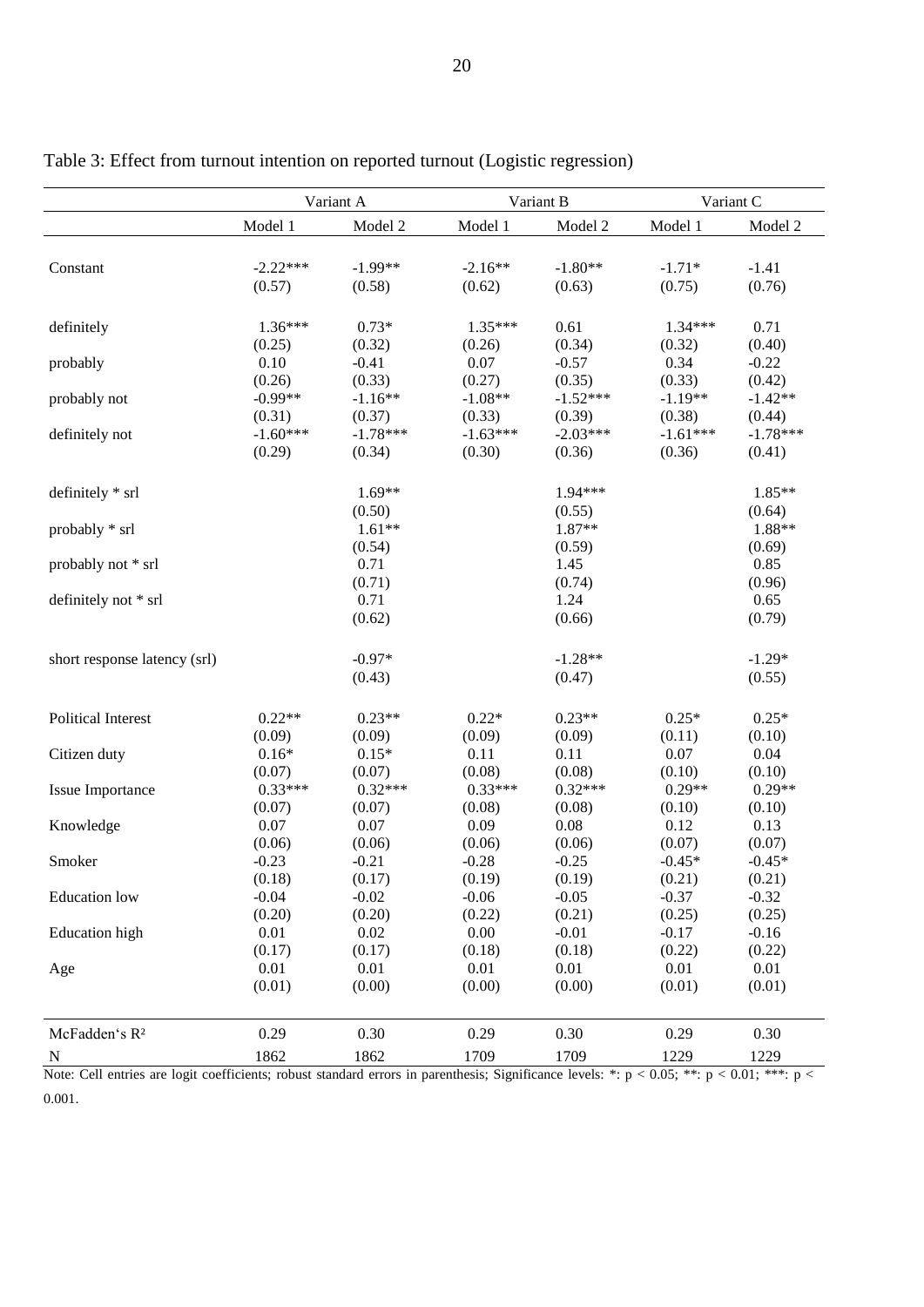|                      | Variant A   |              |             | Variant B    | Variant C   |              |
|----------------------|-------------|--------------|-------------|--------------|-------------|--------------|
|                      | probability | <b>CI</b>    | probability | CI           | probability | CI           |
| long latency         |             |              |             |              |             |              |
| definitely           | 87.4        | [82.5; 92.2] | 88.4        | [83.6; 93.2] | 89.9        | [84.3; 95.5] |
| probably             | 68.9        | [58.5; 79.3] | 70.2        | [59.2; 81.2] | 77.8        | [66.5:89.1]  |
| perhaps              | 77.0        | [67.6; 86.3] | 80.6        | [71.8; 89.4] | 81.4        | [71.7; 91.0] |
| probably not         | 51.1        | [36.6:65.7]  | 47.6        | [32.4; 62.8] | 51.4        | [34.4; 68.3] |
| definitely not       | 36.0        | [24.2; 47.8] | 35.3        | [22.8:47.8]  | 42.3        | [26.8; 57.8] |
| short latency        |             |              |             |              |             |              |
| definitely * srl     | 93.4        | [90.8; 96.0] | 93.7        | [91.0; 96.4] | 93.9        | [91.0; 96.8] |
| probably * srl       | 80.8        | [72.7; 88.8] | 81.1        | [72.6:89.5]  | 86.4        | [78.8; 93.9] |
| perhaps * srl        | 55.7        | [38.2; 73.3] | 53.7        | [33.9:73.6]  | 54.6        | [31.7; 77.4] |
| probably not * srl   | 44.6        | [19.7; 69.5] | 51.9        | [26.5; 77.3] | 40.6        | [6.7:74.4]   |
| definitely not * srl | 30.0        | [12.6; 47.5] | 34.5        | [15.2; 53.9] | 27.9        | [6.2; 49.6]  |

Table 4: Predicted probabilities of turnout based on logistic regression in Table 3

Note: Cell entries in the left columns are predicted probabilities, in the right columns the corresponding confidence intervals. All other variables are held constant at their central tendency.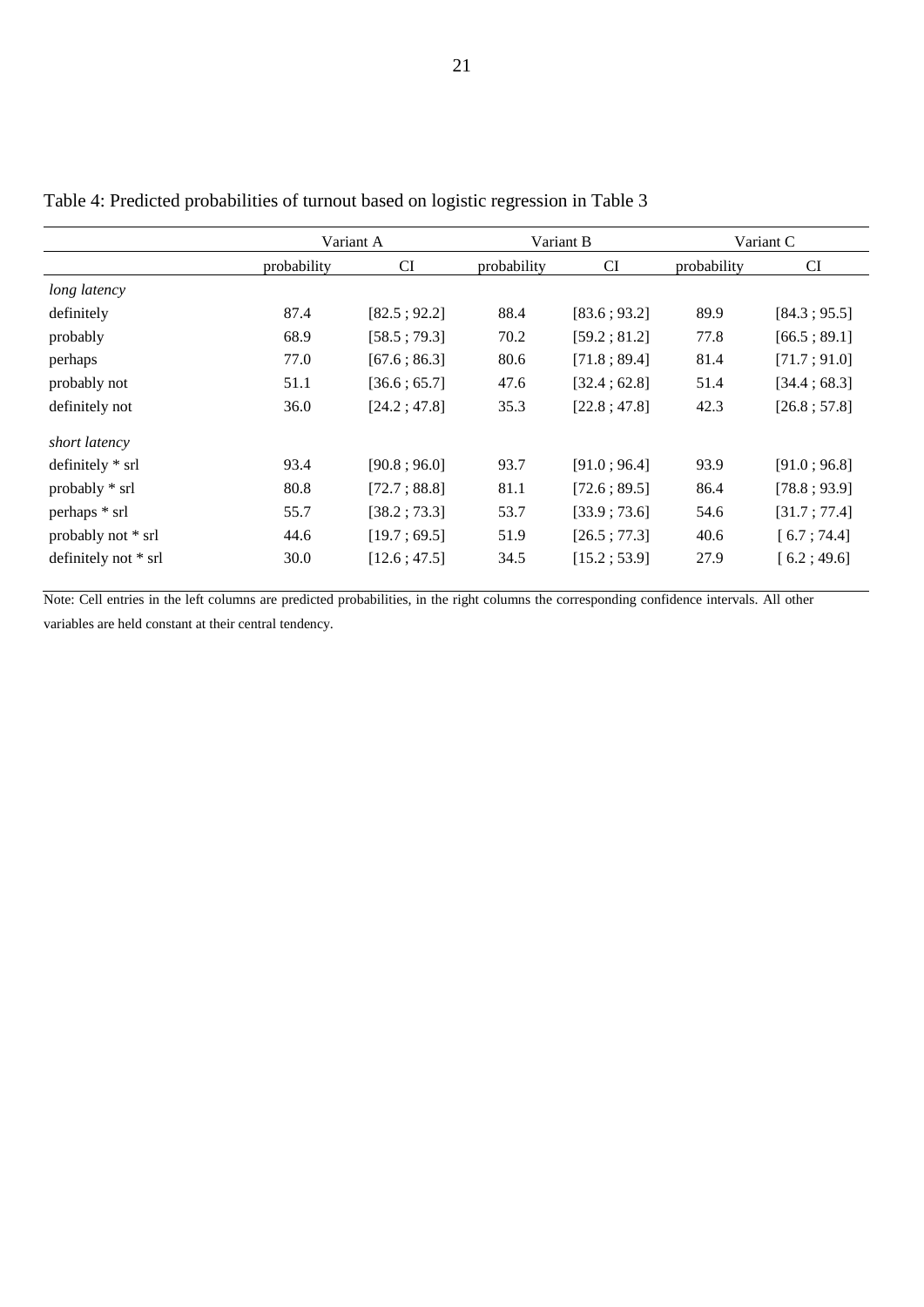|            |      | <b>Political Interest</b> |      | Citizen Duty  |      | Issue Importance |      | Knowledge              |  |
|------------|------|---------------------------|------|---------------|------|------------------|------|------------------------|--|
|            | long | short                     | long | short         | long | <b>Short</b>     | long | short                  |  |
| Mean       | 0.50 | 0.48                      | 0.79 | 0.83          | 0.45 | 0.34             | 0.46 | 0.45                   |  |
| Difference |      | $0.02$ <sup>n.s.</sup>    |      | $0.04^{n.s.}$ |      | $0.11^{+}$       |      | $0.01$ <sup>n.s.</sup> |  |

Table 5: Mean difference between short and long 'perhaps' respondents (Variant A)

Differences tested with t-tests for independent samples; n.s.: not statistically significant;  $\dot{z}$ :  $p < 0.10$ . All variables running from 0 to 1; N(long)=95; N(short)=34.